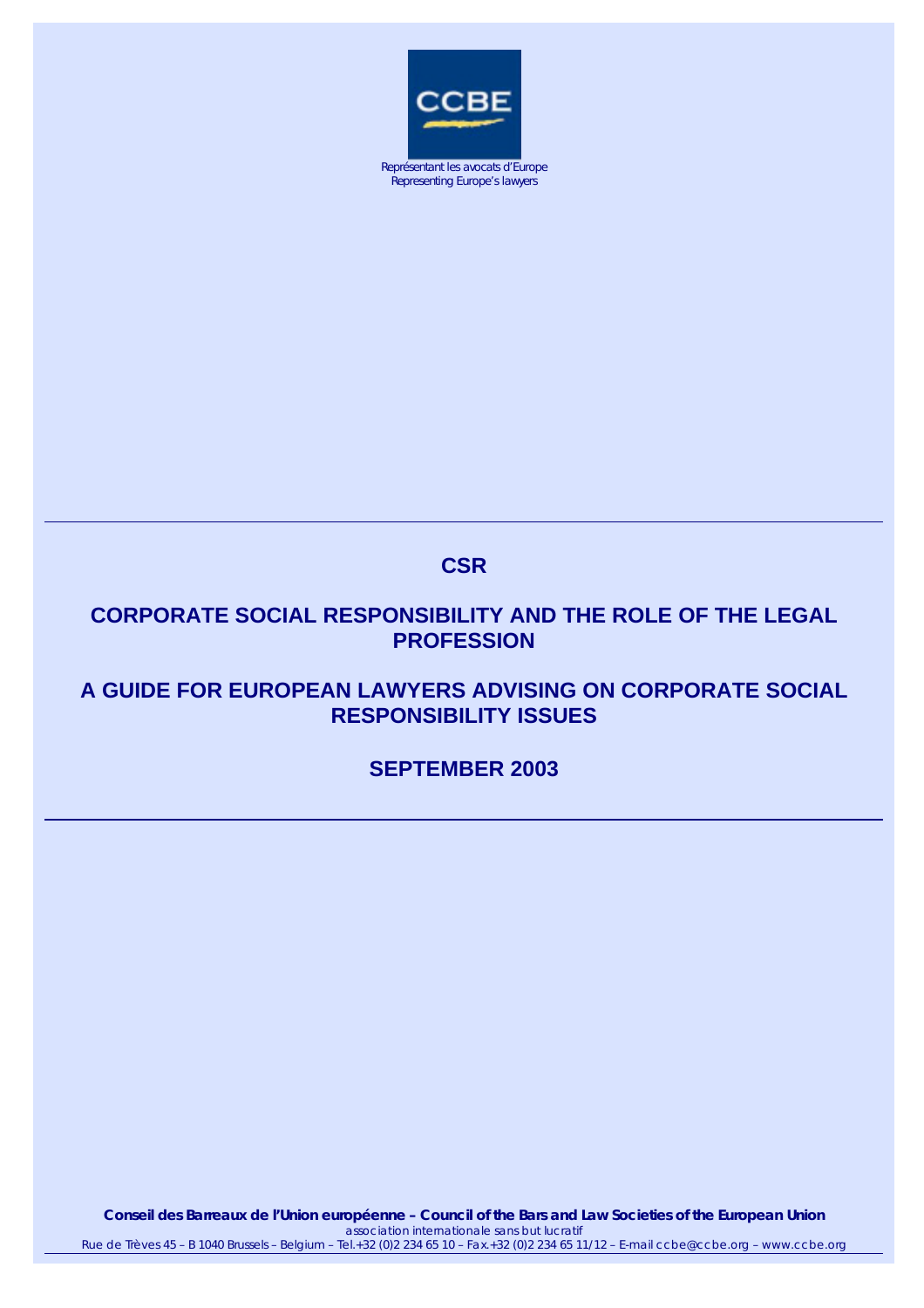# **TABLE OF CONTENTS**

| IV: WHY LAWYERS SHOULD ADVISE ON CORPORATE SOCIAL RESPONSIBILITY  8          |  |
|------------------------------------------------------------------------------|--|
|                                                                              |  |
|                                                                              |  |
|                                                                              |  |
|                                                                              |  |
| ANNEX II: WORLD-WIDE INITIATIVES ON CSR AND HUMAN RIGHTS (NON-EXHAUSTIVE) 17 |  |
| ANNEX III: OTHER INITIATIVES WHICH PROMOTE CSR AND HUMAN RIGHTS (NON-        |  |
| ANNEXE IV: WHERE CAN I FIND MORE INFORMATION - WEBSITES OF INTEREST 22       |  |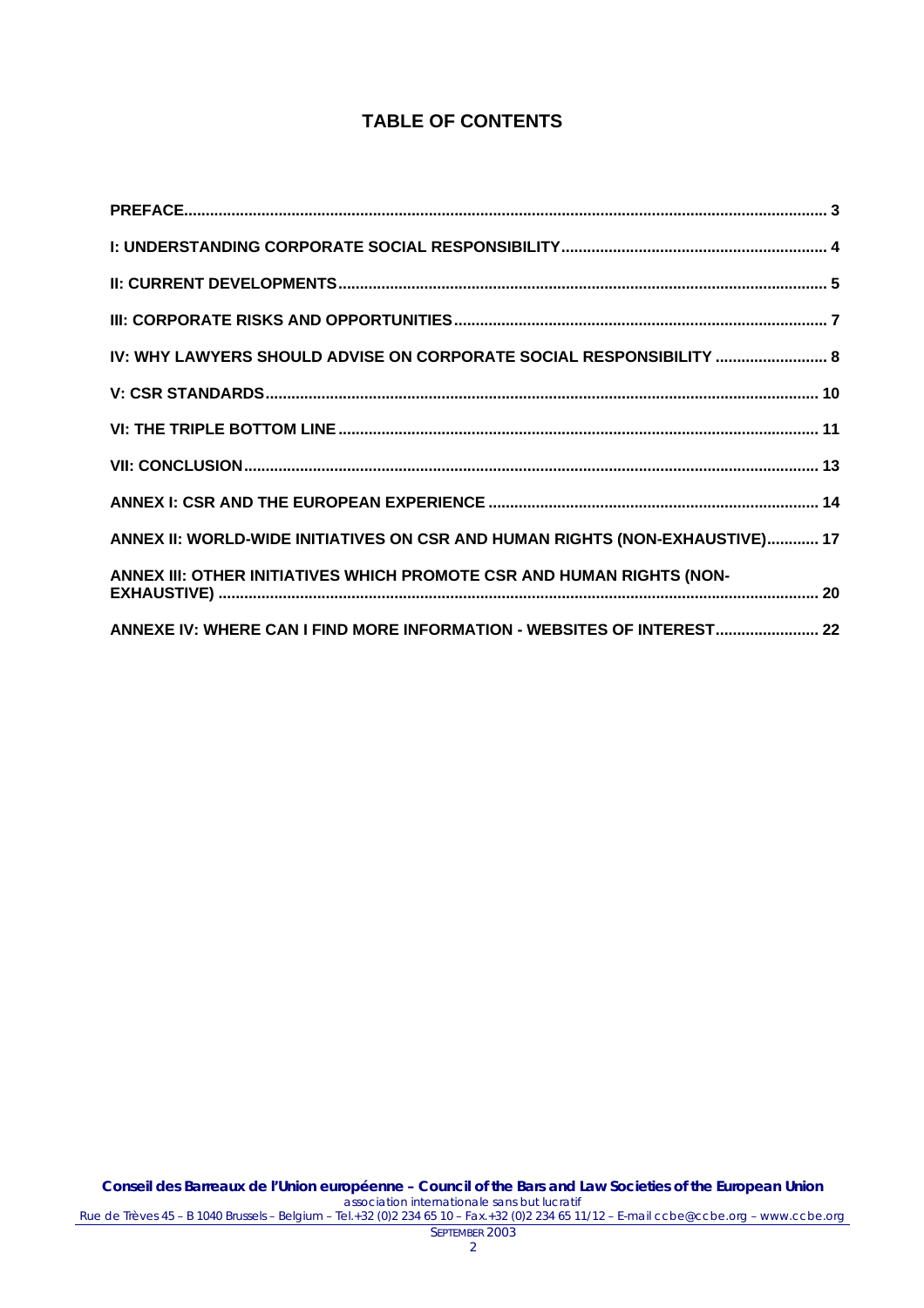# <span id="page-2-0"></span>**PREFACE**

The Council of Bars and Law Societies of the European Union (CCBE) has issued this guidance to European lawyers advising corporations on Corporate Social Responsibility (CSR).

CSR is an instrument of positive change inside businesses. It sets the framework and defines the manner in which a business must operate to be able to meet the ethical, legal, commercial and public expectationsthat a society has of any company.<sup>1</sup> These guidelines serve as a starting point for the corporate lawyer in creating new legal solutions for his client.

This guide explains:

- why companies should be interested in CSR; and
- why lawyers should advise on CSR.

The guide also provides information on how to pursue this topic further and explains the current CSR initiatives at a European and world-wide level.

The CCBE recently established a CSR discussion group for drafting this guide. The CCBE would like to thank Claes Cronstedt, Claes Lundblad, Yvon Martinet, Mauro Pizzigati, Birgit Spießhofer, Sune Skadegard Thorsen, Marco Vianello and Carita Wallgren for their participation in this discussion group.

The CCBE would appreciate any comments on the guide, and your feedback on this initiative.

For your comments or further information, please contact the CCBE at [ccbe@ccbe.org](mailto:ccbe@ccbe.org)

<span id="page-2-1"></span> $\overline{a}$ <sup>1</sup> MCE Management Centre Europe

SEPTEMBER 2003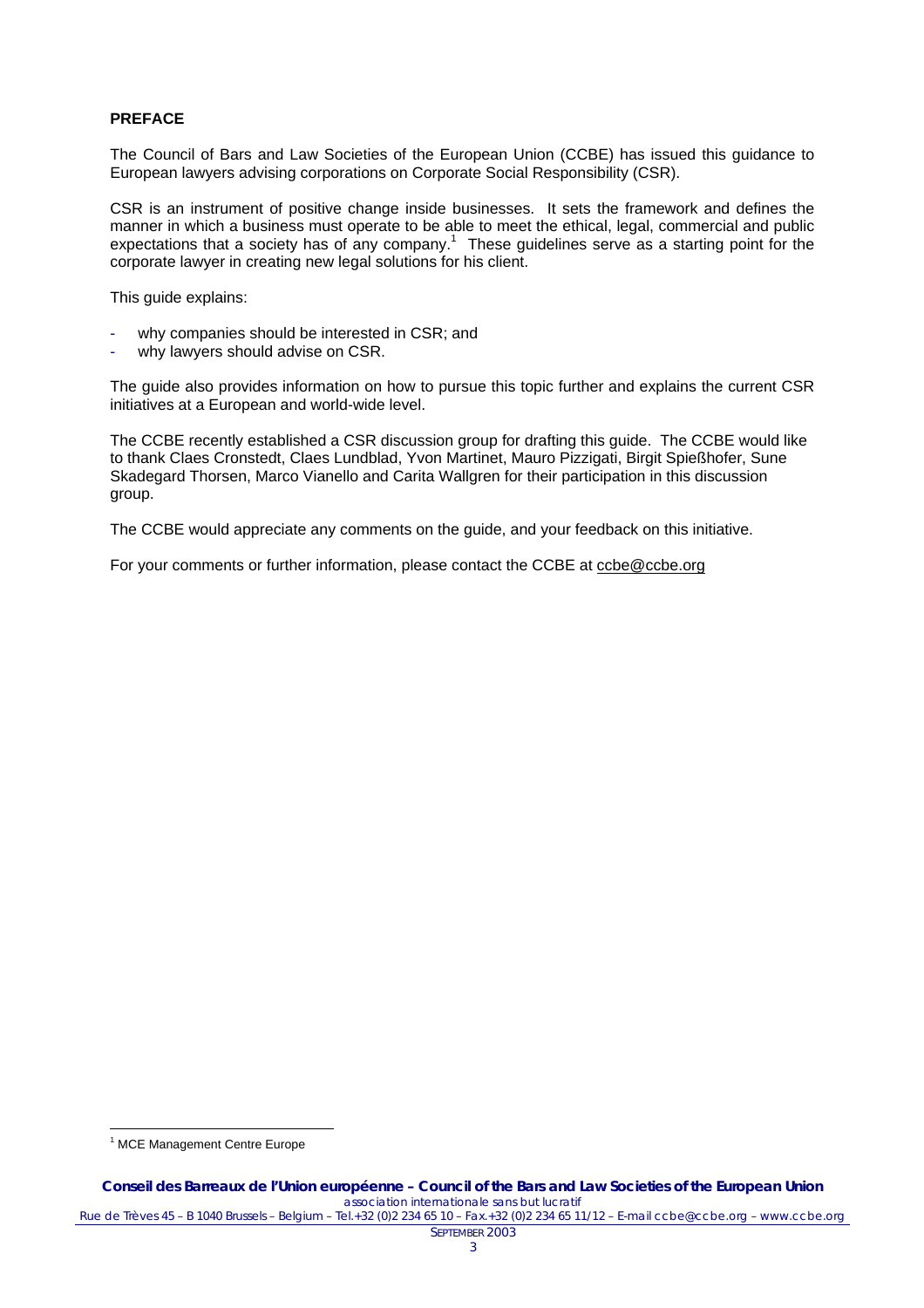# <span id="page-3-0"></span>**I: UNDERSTANDING CORPORATE SOCIAL RESPONSIBILITY**

*"Corporate social responsibility is now in every reasonable chief executives agenda, not always at the*  top, but it's there".<sup>[2](#page-3-1)</sup>

When Warren Buffett took over the chairmanship of Salomon Brothers after the bidding scandal on Wall Street in 1991, he told the assembled staff: *"Lose money for the firm, I will be very understanding; lose a shred of reputation for the firm, I will be ruthless".*

Buffett and other successful representatives of the business world instinctively understand that values such as honesty, fairness and responsibility are necessary to be able to run a successful business. Many fortunes have been made, and are still being made, through unacceptable business methods. However, the development has been towards more transparency, more freedom, more democracy and more laws. This makes it less attractive to conduct business that is contrary to the values of society.

Courts in a number of countries are using the standards of international conventions on companies, although the vast majority of these standards are not directly binding on companies. This is a trend that is spreading to other jurisdictions. Many companies are being subject to legal proceedings at home and abroad – even though the alleged violations have been committed by its operations in other countries. Today, social responsibility is becoming a serious matter for our corporate clients.

The US judiciary especially apply their legal regime in an extraterritorial way, and they judge the companies' conduct with regard to international law.

Shell, BP, Nike, GAP, Coca-Cola, JP Morgan Chase, Polo Ralph Lauren – the list could be made longer – have had their reputations severely damaged in recent times because they have acted contrary to current values.

In an opinion poll published in 2002, 25,000 individuals from 23 countries were asked about companies' roles in society. Eight out of ten employees in larger companies said that the more social responsibility the employer takes, the more motivated and loyal the employees become.

A majority of the questioned shareholders stated that they would consider selling their shares in a company that fails in respect of social responsibility, even if the earnings are good.<sup>[3](#page-3-2)</sup>

 $\overline{a}$ 

<span id="page-3-1"></span><sup>&</sup>lt;sup>2</sup> Steve Hilton and Giles Gibbons, Good Business, p. 55.

<span id="page-3-2"></span><sup>&</sup>lt;sup>3</sup> See www.environicsinternational.com

Rue de Trèves 45 – B 1040 Brussels – Belgium – Tel.+32 (0)2 234 65 10 – Fax.+32 (0)2 234 65 11/12 – E-mail ccbe@ccbe.org – www.ccbe.org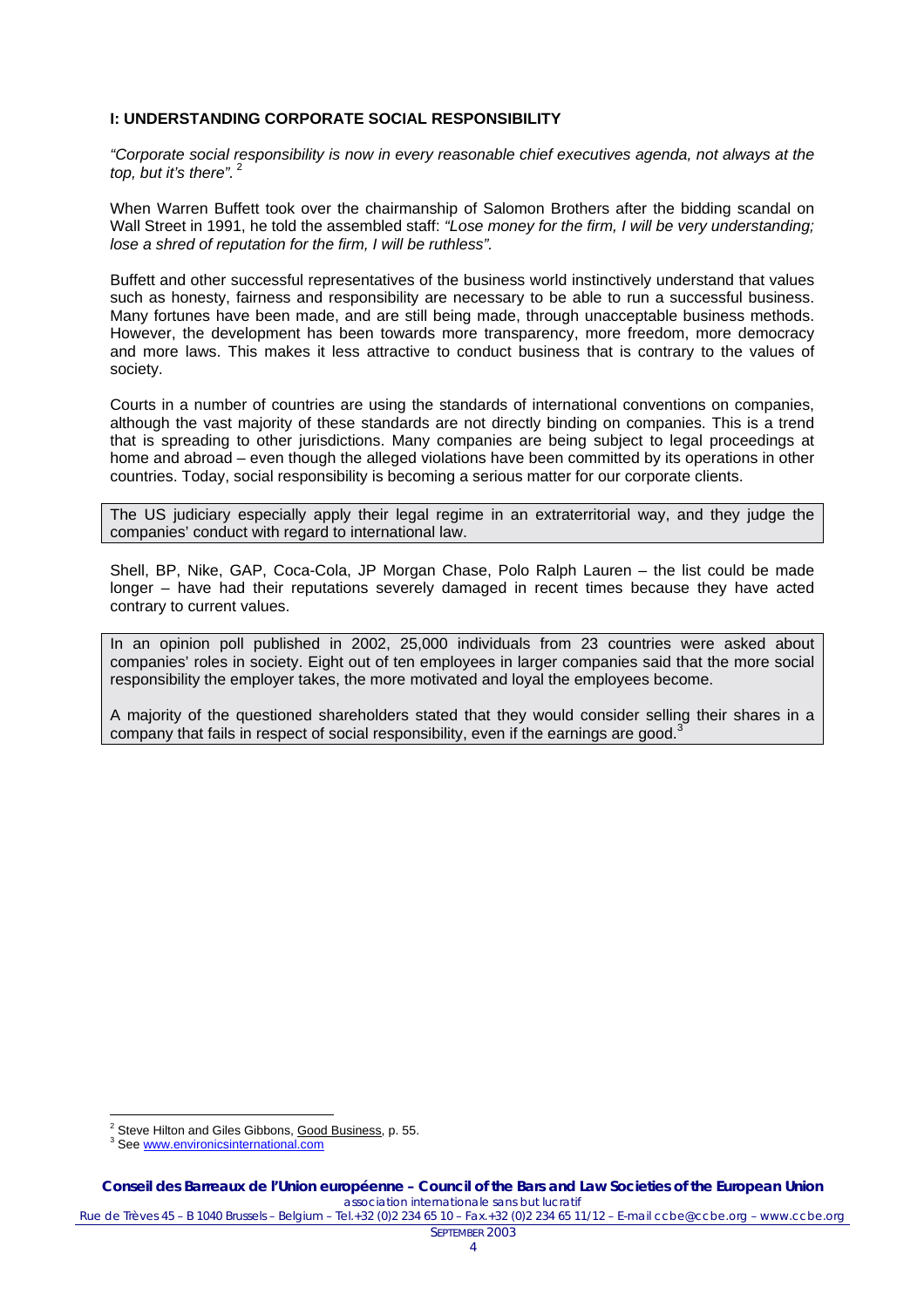# <span id="page-4-0"></span>**II: CURRENT DEVELOPMENTS**

*"Corporate Social Responsibility is something that companies operating internationally can't ignore anymore". [4](#page-4-1)*

More and more companies adopt and implement rules for social responsibility because they know only too well how the market really works today. It is a matter of risk management, of creating an effective organisation and of creating a good market position.

A new legal landscape that extends liability for corporations concerned is emerging. Among other initiatives (see annex) we can see many obligations on companies, which have been imposed by national governments: -

1. Australia

In Australia the Corporate Code of Conduct Bill 2000 reflects the definite trend towards penalising unacceptable and harmful behaviour that occurs overseas.<sup>[5](#page-4-2)</sup> Australian companies with global operations and multinationals with Australian subsidiaries need to be aware that certain standards of conduct are increasingly expected of them in both the domestic and offshore operations. The Bill, although not yet enacted, sets codes of conduct that must be adhered to including environmental standards, health and safety standards, employment standards, human right standards, duty to observe tax laws, duty to observe consumer health and safety standards and consumer protection and trade practices standards. The Bill also provides for wide-ranging and onerous reporting obligations. This Bill is indicative of the trend and direction that CSR is taking.

Also in Australia, there are CSR reporting requirement currently in place for investments firms and listed companies.

2. Denmark and the Netherlands

Denmark and the Netherlands have encouraged 'triple bottom line' reporting, whereby social and environmental information is disclosed alongside financial reports.

3. France

In 2001, the French Parliament passed legislation requiring mandatory disclosure of social and environmentalissues in companies' annual reports and accounts.<sup>6</sup> It requires all companies listed on the "premier marché" (those with the largest capitalisations) to report against a template of social and environmental indicators, including those related to human resources, community issues and engagement, labour standards and key health, safety and environmental standards.

4. Germany

In Germany, CSR reporting requirements have been introduced and apply to companies involved with pension funds.

5. United Kingdom

In 1999, the UK Parliament approved the Pensions Disclosure Regulation. The Regulation amended the 1995 Pensions Act, requiring all trustees of UK occupational pension funds to disclose "the extent (if any), to which social, environmental or ethical considerations are taken into account in the selection, retention and realisation of investments".<sup>8</sup>

 $\overline{a}$ <sup>4</sup> Doug Miller, CEO of Environment International, "CSR is here to stay", <u>CSR Magazine,</u> October 2002.<br><sup>5</sup> See http://www.esh.gov.gu/Seeste

<span id="page-4-2"></span><span id="page-4-1"></span><sup>&</sup>lt;sup>5</sup> See<http://www.aph.gov.au/Senate>

<span id="page-4-3"></span><sup>&</sup>lt;sup>6</sup> See www.occes.asso.fr/fr/comm/nre.html

<span id="page-4-4"></span><sup>&</sup>lt;sup>7</sup> Halina Ward, Legal issues in Corporate Citizenship, February 2003.

<span id="page-4-5"></span><sup>8</sup> See <http://www.legislation.hmso.gov.uk/si/si1999/19991849.htm>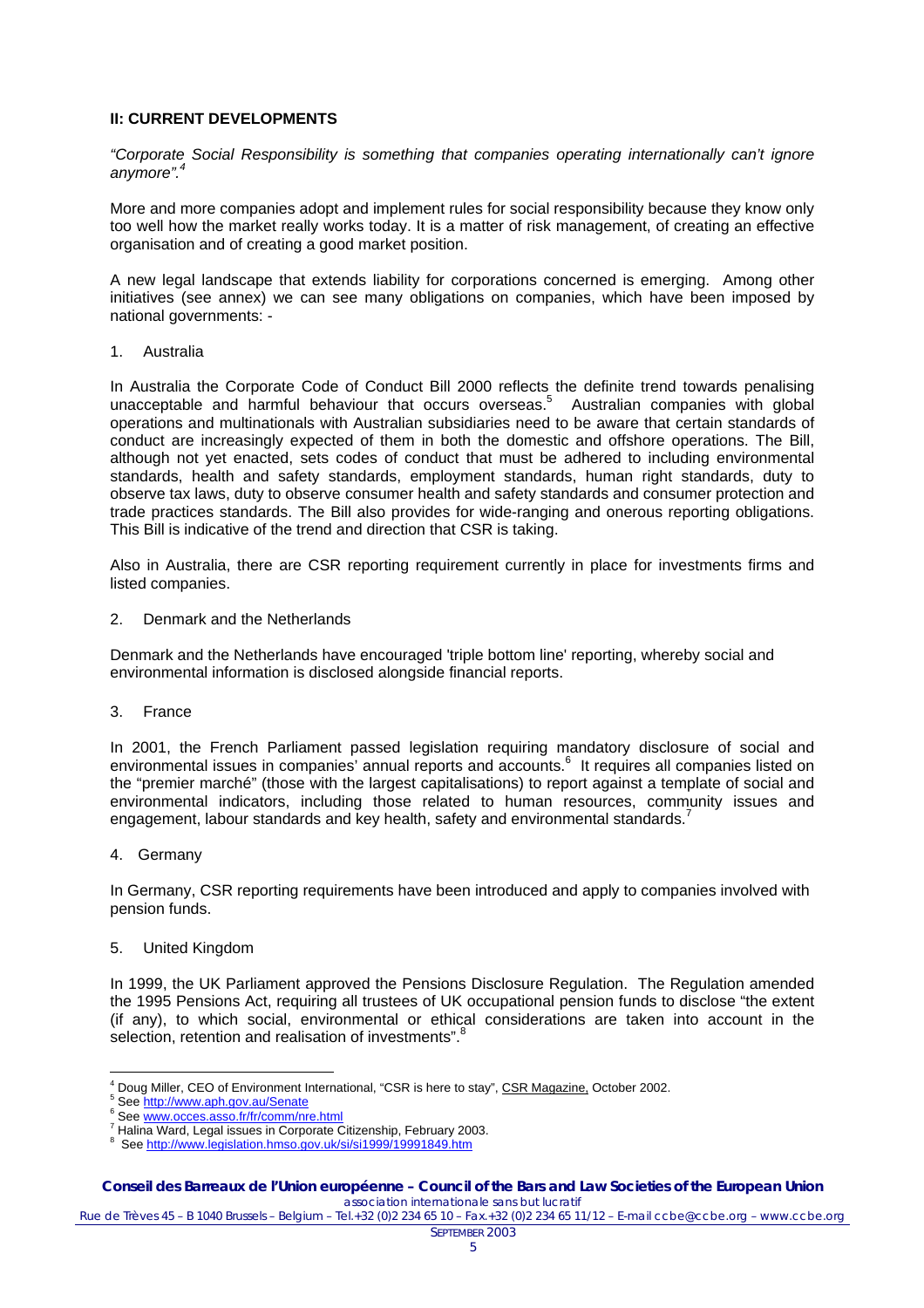Furthermore, in 2002 a CSR Bill was introduced in the House of Commons as a private members' Bill. Although the Bill was not enacted, it gives a good indication of movement in the direction of CSR, and the Bill was proposed again in an amended version in June 2003 backed by numerous  $NGO's$ .<sup>[9](#page-5-0)</sup>

The original Bill proposed to:

- Make social, financial and environmental reporting (the so-called 'triple bottom line') mandatory;
- Require companies to consider CSR on big projects;
- Place specific duties and liabilities on directors and companies, with respect to social, financial and environmental issues;
- Provide remedies and rights of redress for people negatively impacted by business activities;
- Establish a new regulatory body to oversee environmental and social standards.
- 6. US Sarbanes-Oxley Act July 2002

On July 30, 2002, the Sarbanes-Oxley Act of 2002 ("Sarbanes-Oxley Act") was enacted.<sup>10</sup> This imposed codes of conduct on companies in which they would be obliged to report on Corporate Social Responsibility requirements.

The final rules implementing Section 406 of the Sarbanes-Oxley Act require reporting issuers, including foreign private issuers, to disclose in their annual report whether they have adopted a written code of ethics that applies to the issuer's principal executive officer, principal financial officer, principal accounting officer or controller, or people performing similar functions.

The above-mentioned governmental developments are merely reflections of broader international and regional movements and various court decisions (see annex).

ersetted and the station of the stationery-office.co.uk/pa/cm200102/cmbills/145/2002145.pdf<br>See<http://www.parliament.the-stationery-office.co.uk/pa/cm200102/cmbills/145/2002145.pdf>

<span id="page-5-1"></span><span id="page-5-0"></span><sup>10</sup> Pub. L. 107-204, 116 Stat. 745 (2002).

**Conseil des Barreaux de l'Union européenne – Council of the Bars and Law Societies of the European Union**  *association internationale sans but lucratif*

Rue de Trèves 45 – B 1040 Brussels – Belgium – Tel.+32 (0)2 234 65 10 – Fax.+32 (0)2 234 65 11/12 – E-mail ccbe@ccbe.org – www.ccbe.org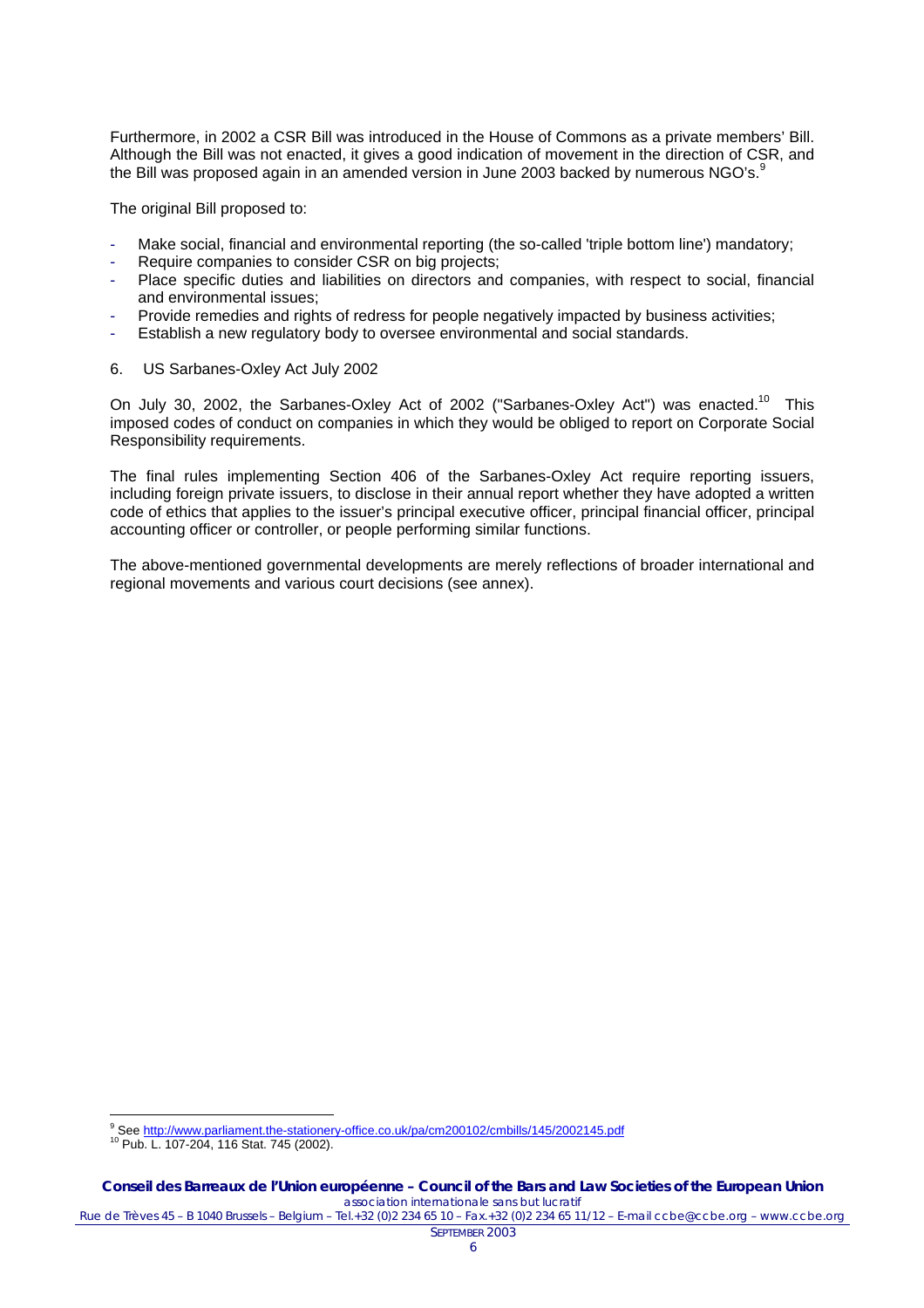# <span id="page-6-0"></span>**III: CORPORATE RISKS AND OPPORTUNITIES**

*"The 21st century company will be different. Many of the world's best-known companies are already redefining traditional perception of the will of the corporation. They are recognising that every customer is part of the community, and that social responsibility is not an optional activity."[11](#page-6-1)*

Companies that choose to ignore CSR may encounter many consequences. The risks can be summarised as follows:

- Increased civil and criminal litigation against companies and management; $12$
- Loss of top talents:
- Loss of investors:
- Increased cost of capital;
- Decline in stock value;
- Loss of customers and business partners:
- Loss of public contracts and public procurement procedures e.g. Word Bank, European Union, European Bank for Reconstruction and Development;
- Loss of business partners;
- Exposure to naming and shaming campaigns and blacklisting campaigns;
- Loss of brand value.

On the other hand, there are many opportunities available to companies who choose to implement CSR strategies and incorporate CSR into company policies:

- Enhanced corporate image and added brand value;
- Attract and retain top talents;
- Enhancing job satisfaction, loyalty and identification;
- Access to quality business partners;
- Obtaining the status of a "preferred partner";
- Customer satisfaction and loyalty;
- Improving risk management;
- Lower insurance fees;
- Favourable access to capital markets;
- Attracting Socially Responsible Investment (SRI), which is mushrooming:<sup>13</sup>
- Establishing a good footing with public authorities and the general public;
- Creating a basic reference point and language for partnerships;
- Public relations opportunities;
- Contribution to the development of stable global markets.

<span id="page-6-1"></span><sup>&</sup>lt;sup>11</sup> Tony Blair, UK Prime Minister.

<span id="page-6-2"></span><sup>12</sup> Business and Human Rights, A Progress Report, p.18, Office of the UN High Commissioner for Human Rights, January 2000

<span id="page-6-3"></span><sup>13</sup> See for example survey by UK Social Investment Forum/Just Pensions that SRI investments in UK are up from £22.7bn in 1997 to £224.5BN in 2001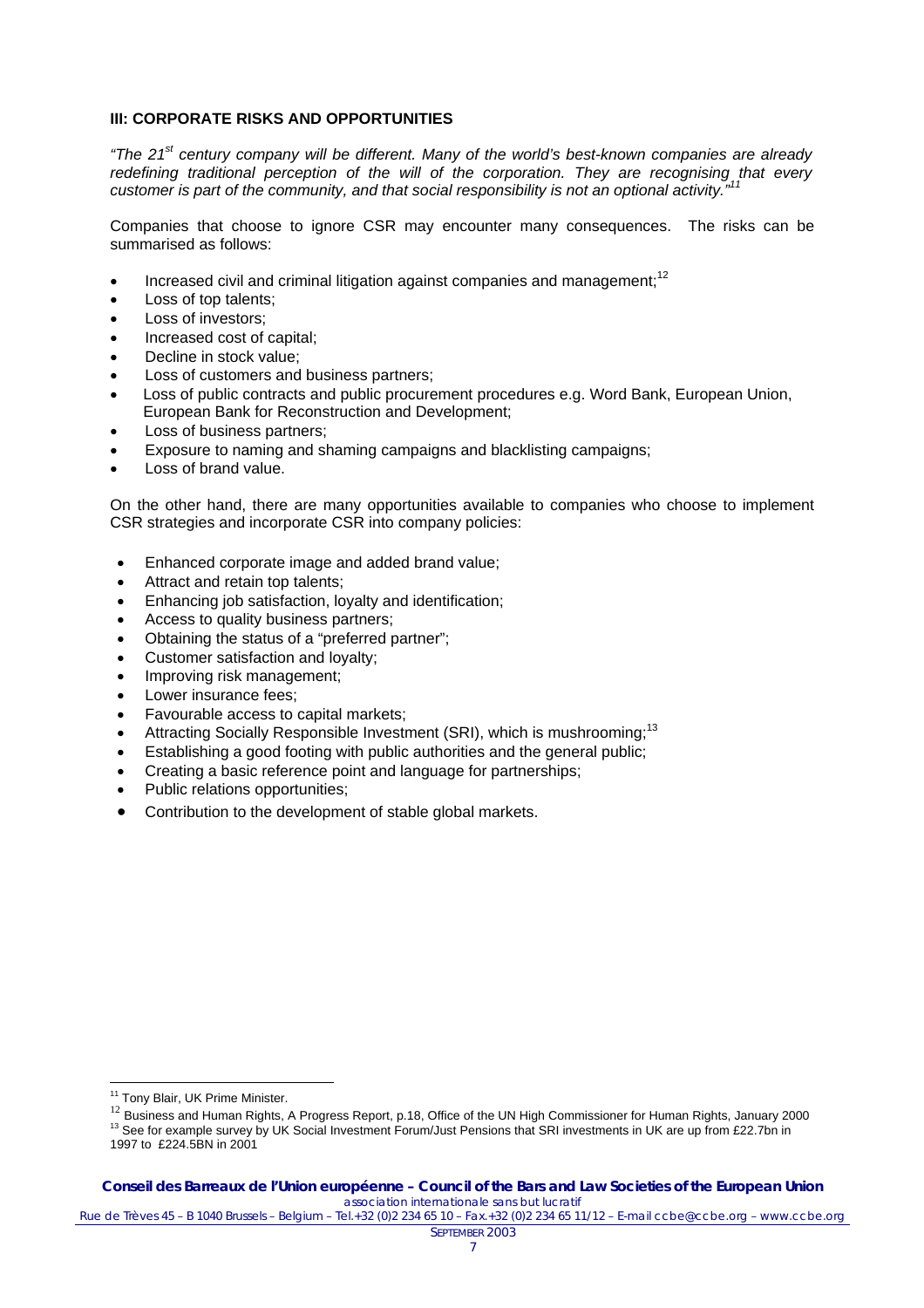# <span id="page-7-0"></span>**IV: WHY LAWYERS SHOULD ADVISE ON CORPORATE SOCIAL RESPONSIBILITY**

*"The main purpose of the board of directors is to seek to ensure the prosperity of the company by collectively directing the company's affairs, whilst meeting the appropriate expectations of its shareholders and relevant stakeholders".  [14](#page-7-1)* 

Responsibility for advising on CSR issues has not always been seen as falling to the legal profession. The CCBE believes that this should change. Law is the codification of basic human values. The goal of CSR is to implement these values in corporations, thus CSR develops and functions in a legal framework. There is no other professional who both has such ready access to EU boardrooms, and enjoys legal privilege. As a result, advising on CSR issues should become an everyday matter for corporate lawyers.

Even voluntary approaches to CSR have a legal context. Laws on misrepresentation or false advertising frame voluntary company reporting, for example. And voluntary approaches such as company codes of conduct can shape the standards of care that are legally expected of businesses. In the workplace, agreements reached through collective bargaining between employers and trade unions can become legally binding through incorporation in employment contracts.<sup>[15](#page-7-2)</sup>

CSR should be part of company policies and integrated into strategies and decision-making. In this regard, the lawyer has a number of boardroom responsibilities:

- The lawyer should make the company management aware that CSR is an issue, which they will have to deal with.
- As lawyers are specialist advisers to corporations this will reflect on their responsibilities when acting as member of, or secretary to, the Board of Directors. CSR must be considered as an area where negligence may very well result in losses of a considerable size for the involved company. If the issues leading to the loss were treated during a board meeting, and the lawyer did not respond adequately, due to ignorance, this may very well lead to liability.

The lawyer also has a number of advising opportunities that might take place, as the case may be, together with other experts. These advising opportunities can be divided into long-term and short-term assignments.

For longer term assignments:<sup>[16](#page-7-3)</sup>

- Analyse strengths, weaknesses, opportunities and threats (SWOT-analysis) of a given company in relation to CSR;
- Design CSR policies;
- Design a strategy for the company to address CSR adequately;
- Integrate CSR under existing risk management and compliance programmes;
- Design and implement concrete projects under CSR;
- Create CSR screening systems for investments;
- Develop a framework for supply chain management systems;
- Develop a framework for CSR as part of Quality Management;
- Implement in-house training on CSR;
- Integrate CSR into existing risks and quality management schemes and compliance programmes.

For short-term assignments:

• Consider the 'what, why and how' of a CSR approach - its challenges, dilemmas and opportunities;

<span id="page-7-1"></span><sup>&</sup>lt;sup>14</sup> Institute of Directors, **Standards for the Board**, 1999.

<span id="page-7-2"></span><sup>15</sup> Halina Ward, Legal issues in Corporate Citizenship, February 2003.

<span id="page-7-3"></span><sup>&</sup>lt;sup>16</sup> It is recommended that longer-term tasks be performed in co-operation with either in-house or external competencies in organisation, management – including crisis management, communication, human resources, training etc. depending on the objectives of the client.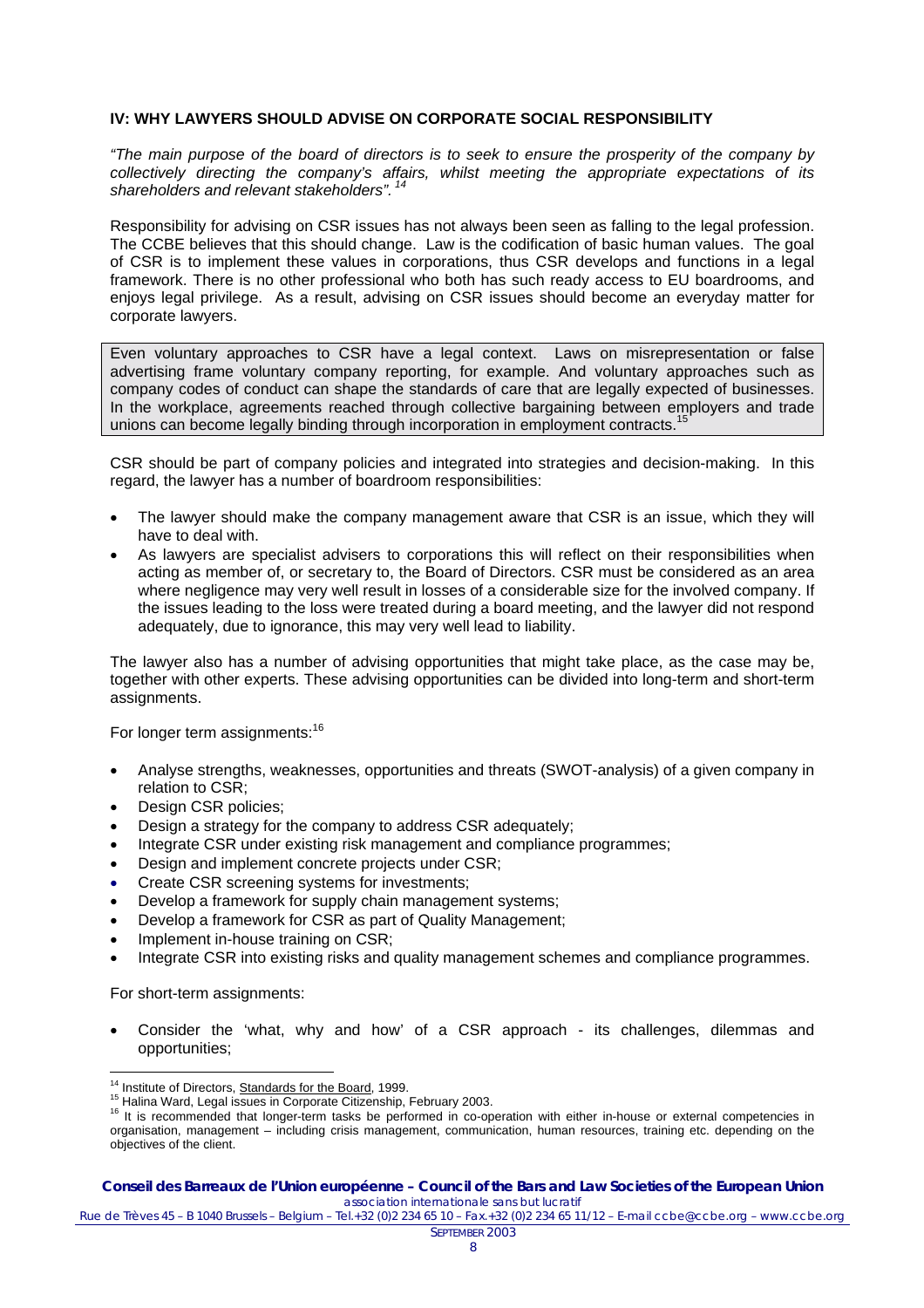- Undertake CSR assessments of affiliates, branches, investment opportunities, suppliers, licensees or other partners;
- Undertake CSR assessments as part of due diligence;
- Respond to media or NGO criticism;
- Provide assurance statements on CSR reporting in relation to scope, relevance and compliance with international standards;
- Undertake assessment of concrete CSR projects:
- Network with other companies and/or associations;
- Coordinate and supervise the CSR work of the company;
- Assess the legal implications of CSR reporting and advertising.

In Kasky v. Nike, Nike was sued under Californian State Law for false advertising. Kasky claimed that information on Nike's social performance was false and did not reflect the poor working conditions in its foreign factories. Nike defended itself based on the First amendment of the US Constitution on freedom of speech, but the Court ruled, in the first instance, against Nike to find that the company statements should be classified as "commercial speech" (and not political). Thus Nike's statements would be subject to the stricter standard of truth required by advertising law. In June 2003 the U.S. Supreme Court dismissed on technical grounds the action in which Nike was seeking to reaffirm the First Amendment right to free and open debate. Although the U.S. Supreme Court issued no formal decision, a majority of the Court expressly rejected the central holding of the California Supreme Court that Nike's speech could be restricted as purely "commercial." The case now returns to the California courts, which will have the views of the US Supreme Court in deciding whether the case may proceed to trial.

This case illustrates that companies' statements can be challenged for misrepresentation, and further illustrates the need for a corporate lawyer to be involved in CSR.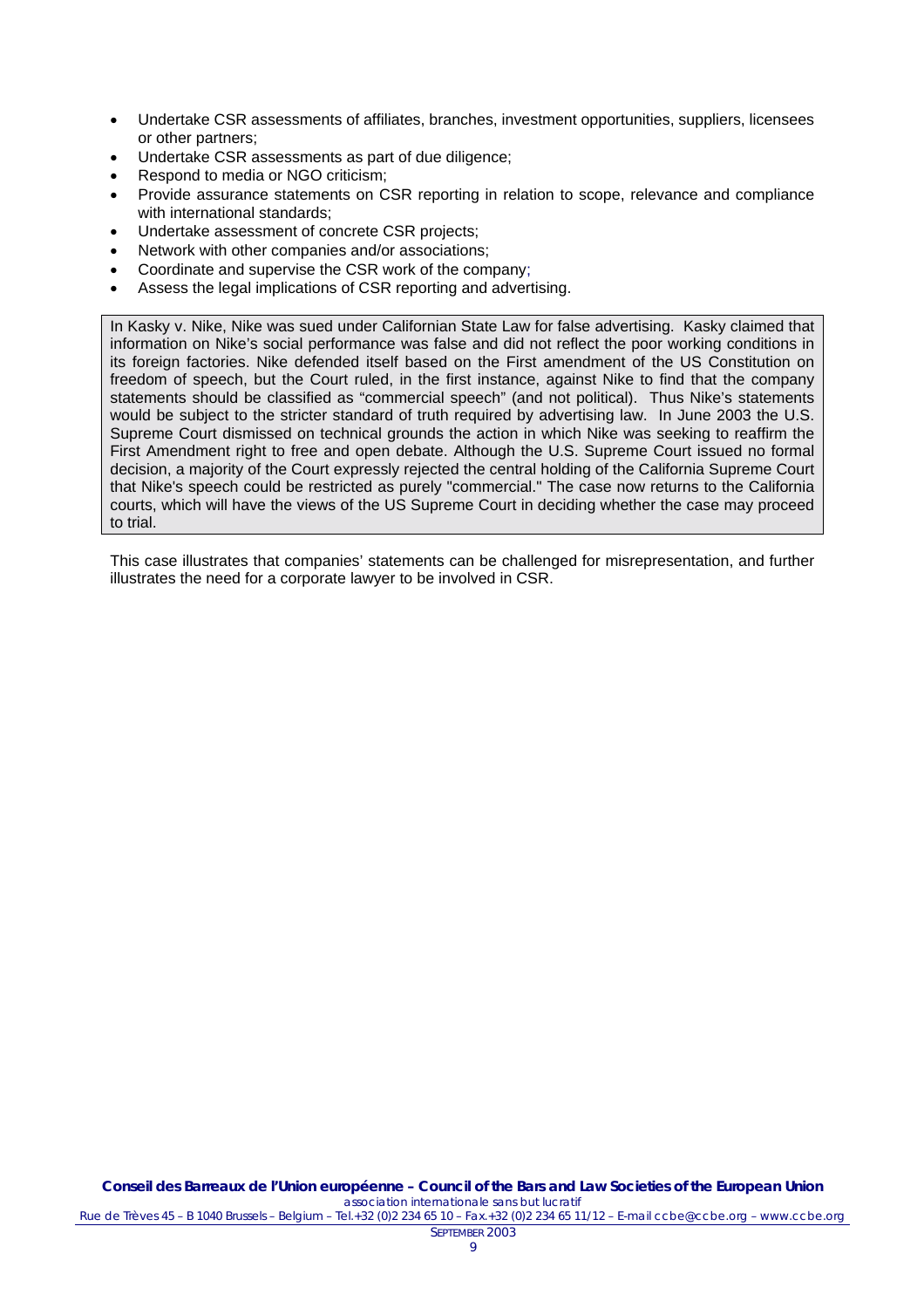# <span id="page-9-0"></span>**V: CSR STANDARDS**

*"A global human society based on poverty for many and prosperity for a few, characterised by islands of wealth, surrounded by a sea of poverty, is unsustainable"*. [17](#page-9-1)

Many companies have established codes of conduct and policies integrating CSR principles into their business practices. According to the OECD, in 2000 there were 296 different codes of conduct. These codes reflect the growing pressure being placed on companies by NGOs, shareholders and socially responsible investment funds.

There are five basic types of codes:

- Company codes e.g. Shell, Philips, Levi Strauss;
- Trade association codes e.g. ICC, British Toy and Hobby Association, Bangladesh Garments Headquarters and Expatriates Association, Kenya Flower Council Code;
- Multi-stakeholder codes e.g. AccountAbility 1000, good corporation.com, Project Sigma UK, Ethical Trading initiatives UK, Apparel Industry Partnership USA, Social Accountability 8000;
- Intergovernmental codes e.g. the ILO Convention, OECD Guidelines on TNCs, EU Code of Conduct;
- World codes e.g. ICFTU Code of Conduct Covering Labour Bodies, Principles in Global Corporate Responsibility, UN Norms of Responsibilities of Transnational Corporations and Other Business Enterprises with Regard to Human Rights.<sup>[19](#page-9-3)</sup>

In general, codes of conduct should:

- Be applied at every level of the organisation;
- Be based on the UN Norms of Responsibilities of Transnational Corporations and Other Business Enterprises with Regard to Human Rights;
- Be included in training for local management, workers and communities on implementation;
- Have emphasis on gradual improvements to standards, and to the code itself;
- Include ongoing verification, which should be developed and performed carefully following defined standards and rules;
- Enable benchmarking.

Based on these principles, each company should tailor its own code adapted to its specific environment and resources, to ensure acceptance and compliance with it. This code of conduct can take the form of a manual governing the day to day business of the company. It is the natural role of the lawyer to be involved in the drafting of such documents.

The first generation of codes were developed by individual companies. Starting with the 'credo' of Johnson & Johnson in the 1940's and Levi Strauss & Co., Starbucks Coffee Co., Shell and BP Amoco all following suit. The latter part of the 1990s displayed codes like SA8000 (the Council on Economic Priorities), the Fair Labour Association (US) and the Ethical Trading Initiative (UK), which were developed based on consensus from a range of stakeholders. Codes defined by single stakeholders including the Workers Rights Consortium and Clean Clothes Campaign also appeared, along with various trade or business associations like the Norwegian Confederation of Businesses' checklist for human rights practices, the Global Sullivan Principles and the Caux Principles for Business.

Finally, international organisations have begun to issue codes or standards to enhance corporate social responsibility. The OECD Guidelines for Multinational Enterprises (revised in 2000), the ILO 'Tripartite Declaration of Principles concerning Multinational Enterprises and Social Policy (1977) and the United Nations Global Compact are very important initiatives. The Global Compact officially co-operates with the multi-stakeholder<br>Global Reporting Initiative (GRI). Notably, the UN have adopted guidelines in the form of Norms of Notably, the UN have adopted guidelines in the form of Norms of Responsibilities of Transnational Corporations and Other Business Enterprises with Regard to Human Rights

#### **Conseil des Barreaux de l'Union européenne – Council of the Bars and Law Societies of the European Union**  *association internationale sans but lucratif*

 $\overline{a}$ 

<span id="page-9-2"></span><span id="page-9-1"></span><sup>&</sup>lt;sup>17</sup> President Thabo Mbeki of South Africa, **The New York Times, 26 August 2002.**<br><sup>18</sup> OECD Codes of Conduct. An expanded review of their contents, working party of the committee 2000.

<span id="page-9-3"></span><sup>&</sup>lt;sup>19</sup> Ralhp Jenkins, Corporate Codes of Conduct: Self regulation in a global economy, business and society programme, 2001 UN Research Institute in Social Development.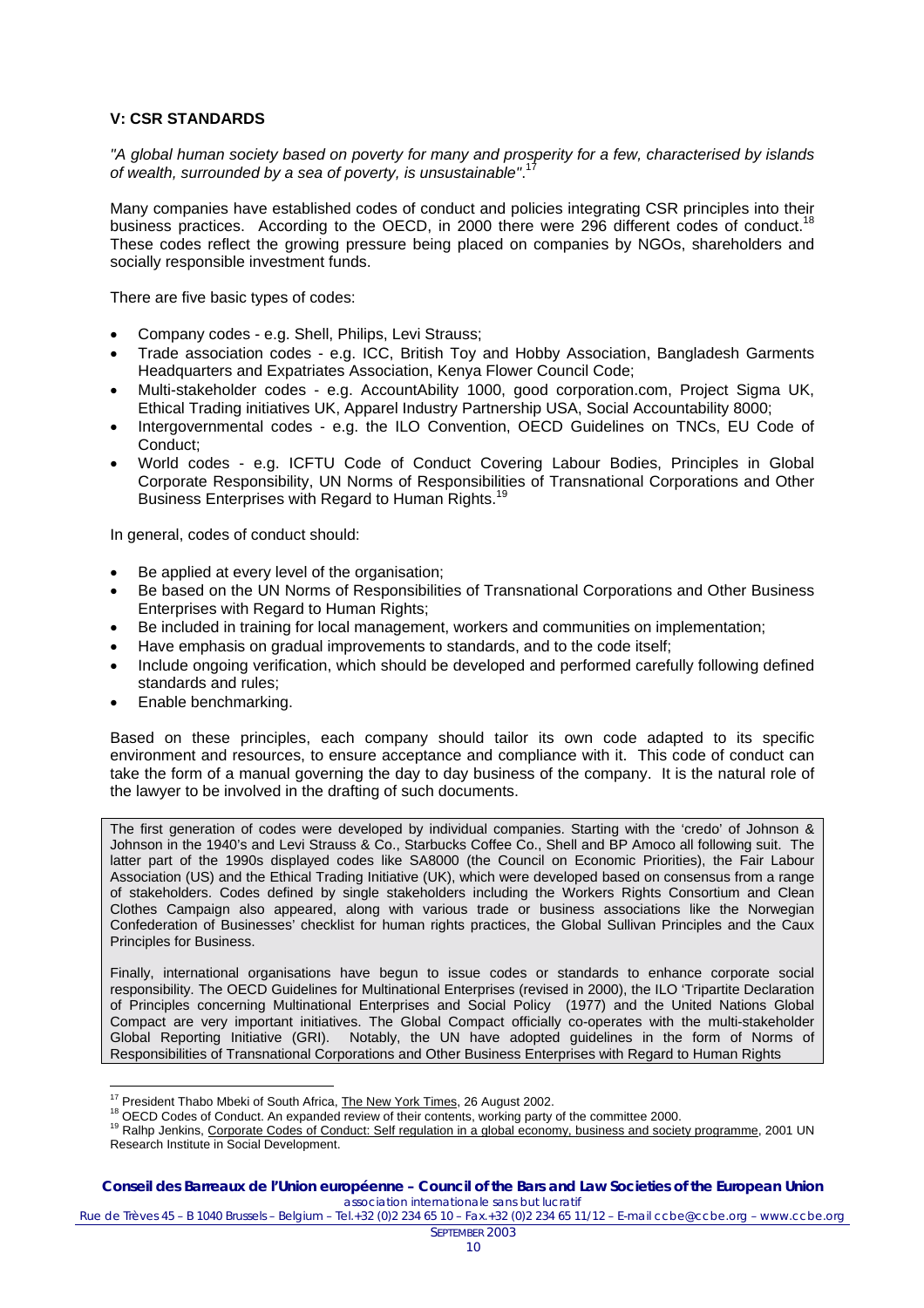## <span id="page-10-0"></span>**VI: THE TRIPLE BOTTOM LINE**

Sustainable development for business is operationalised by the triple bottom line, popularly described by the three Ps; *People, Planet, Profit***.** In short companies seek to find sustainable solutions for their relationship with the *economy* (including the economy of the community), with the *external environment* (including biodiversity and animal welfare), and with *human beings* (hereunder in the relationship with employees, suppliers, customers, local communities and other stakeholders).

The following boxes present indicative lists of areas under the triple bottom line reflecting present developments. The areas mentioned are not intended to be exhaustive, but merely to give a brief overview of current developments.

### **Social Responsibility (People)**

- Labour rights: Slave, forced or compulsory labour; child labour; freedom of association/collective bargaining; nondiscrimination/equal opportunities; rest, leisure and holidays; minimum wages; health and safety;
	- Right to work: Protection against unjustified dismissals and technical/vocational guidance and training
- Right to life
- Development rights: Right to education; to health; to adequate food and fair distribution of food; to clothing; to housing; to social security; to enjoy technological development;
- Right to hold opinions & freedom of expression, thought, conscience and religion
- Right to a family life
- Right to privacy, e.g. surveillance, personal information, drug testing
- Minority rights to culture, religious practise & language and cultural rights (indigenous peoples)
- Right to peaceful assembly
- Right to take part in political life
- Informed consent to medical / biological trials
- Moral & material interests form inventions.

### **Environmental Responsibility (Planet)**

- UN Convention on Bio-Diversity: in-situ and ex-situ conservation, impact on diversity, use of genetic material, technology transfer:
- The Precautionary Principle (In doubt about negative environmental impact of a given action abstain);
- Use and handling of GMOs (Genetically Modified Organisms);
- Air emissions and impact on global warming (greenhouse gases);
- Impact on the ozone layer (Montreal Protocol Annexes);
- Prohibition of use of certain materials and substances, hereunder safe handling/transport of dangerous substances;
- Distance to residential neighbourhoods for production sites;
- Soil, ground water and surface water contamination;
- Treatment and reduction of waste water;
- Water consumption and leakage;
- 'Eco-efficiency', consumption of raw materials, and consumption of energy;
- Export of waste and re-use of material;
- Subsidising of environmental projects (e. g. protection of the rainforest etc.).
- Animal welfare

#### **Economic Responsibility (Profit):**

- Financial profit, economic growth and asset creation;
- Business ethics, corruption and bribery;
- Direct and indirect economic impact on communities through spending power (suppliers, consumers, investors, tax payments and investments), and geographic economic impact;
- Economic impact through business process: outsourcing, knowledge, innovation, social investments in employees and consumers;
- Monetary support for political parties, lobbying, and other 'political' activities;
- External economic impact from pollution, internalisation of externalities, value of consuming products;
- Stock exchange behaviour, including insider trading;
- Economic regulation, tax incentives, redistribution;
- State contracts and state subsidies;
- Intellectual property rights, hereunder patents, pricing and the impact on economic and societal development potential;
- Anti-trust & competition, including market impact and 'alliances';
- Board and executive remuneration and role of accountants;
- Donations;
- Taxes, including 'transfer pricing'.

#### **Conseil des Barreaux de l'Union européenne – Council of the Bars and Law Societies of the European Union**  *association internationale sans but lucratif*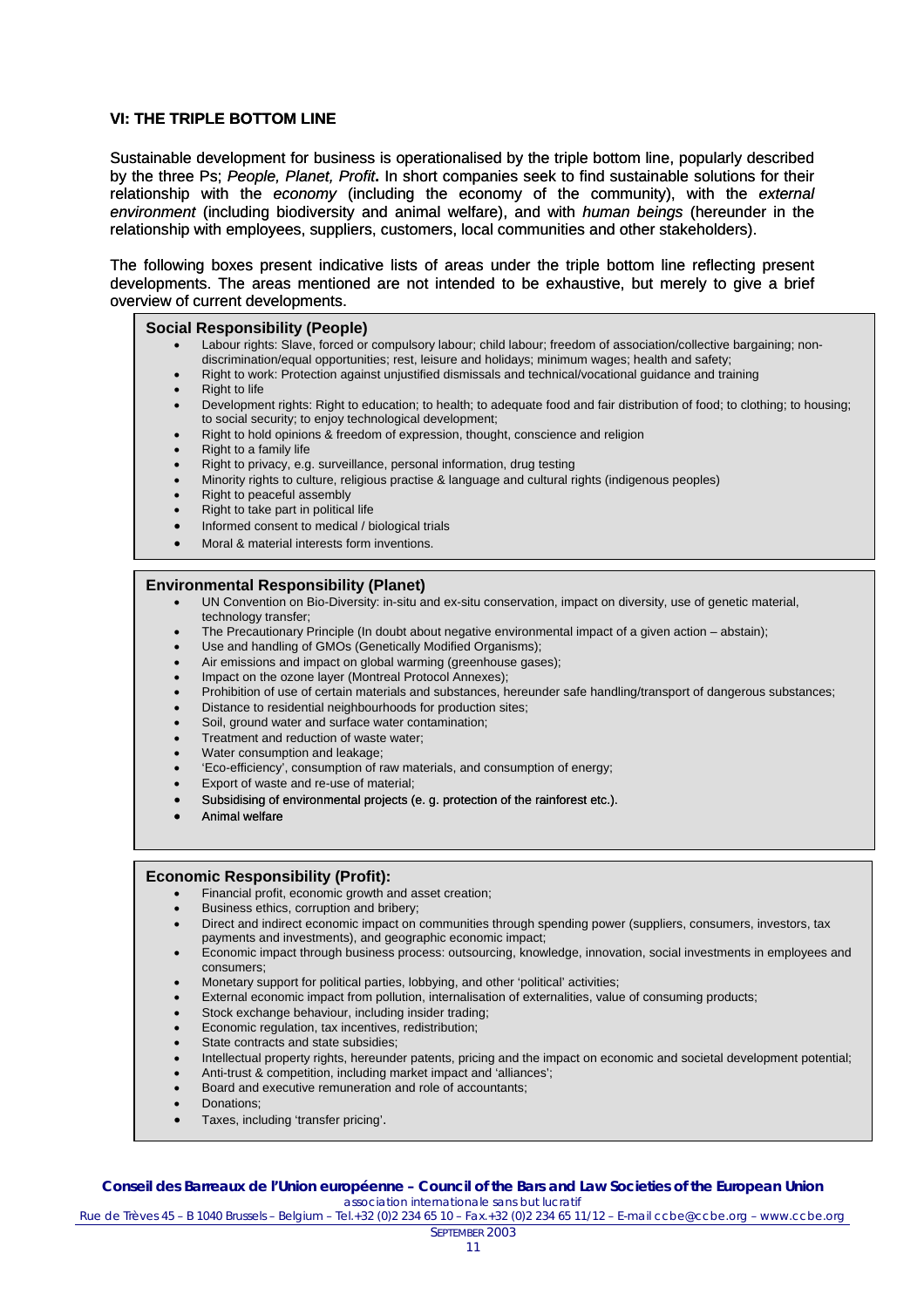In practice it is not possible to describe each bottom line quite as simple as illustrated. Grey zones exist between the lines. For example, corruption and bribery will belong to the 'economic'-bottom line as having an immediate impact on the economy of the community, notwithstanding that the practice has human rights implications as well in the form of discrimination and non-equal access to law.<sup>20</sup> The 'environmental'-bottom line describes the impact on the external environment, notwithstanding that the environment has great impact on the right to health of people. Consequently, most reporting strives towards a holistic approach embracing all three bottom lines in one report.

The figure below mentions some of the existing management tools in relation to the three bottom lines.

| <b>Economic responsibility</b>                        | <b>Environmental responsibility</b> | <b>Social responsibility</b>       |
|-------------------------------------------------------|-------------------------------------|------------------------------------|
| IAS (International Accounting                         | ISO 14000 series                    | ISO 18000                          |
| Standards)                                            |                                     |                                    |
| ISO 9000 series                                       | E-MAS                               | SA 8000                            |
|                                                       | Life Cycle Assessments              | AA 1000s                           |
|                                                       | Business in the Environment's Index | <b>ETI Base Code</b>               |
|                                                       |                                     | ILO standards                      |
|                                                       |                                     | <b>Caux Principles</b>             |
|                                                       |                                     | Sigma                              |
|                                                       |                                     | Amnesty International Human Rights |
|                                                       |                                     | guidelines for Business            |
| Global Reporting Initiative (for reporting)           |                                     |                                    |
| <b>Balanced Business Scorecard</b>                    |                                     |                                    |
| <b>Compliance Programmes</b>                          |                                     |                                    |
| Dow Jones Sustainability Index                        |                                     |                                    |
| FTSE4good Index                                       |                                     |                                    |
| <b>EFQM Business Excellence model</b>                 |                                     |                                    |
| PricewaterhouseCoopers Reputation Assurance framework |                                     |                                    |
| London Benchmarking Group                             |                                     |                                    |
| <b>OECD Governance Principles</b>                     |                                     |                                    |

Finally, as a prerequisite, any company is expected to comply with international, regional, national and local laws and regulations *directly applicable* to the corporation.

Compliance to such regulation will in most societies fulfil several of the areas mentioned in the boxes above, but in many cases a company may not be able to prove CSR only by demonstrating legal compliance. Beyond this compliance, there is another area that we might describe as Corporate Social Opportunity, which is motivated by competitive advantages i.e. economic incentives.

 $\overline{a}$ 

**Conseil des Barreaux de l'Union européenne – Council of the Bars and Law Societies of the European Union**  *association internationale sans but lucratif*

<span id="page-11-0"></span> $20$  A few human rights are not of immediate concern for business and should remain the overriding obligation of the state structure. These rights are found in the International Covenant on Civil and Political Rights (ICCPR): Art 9 – 10: the rights to freedom and personal safety (arrest and detention), Art 11: prohibition against imprisonment for non-fulfilment of a contractual obligation, Art 12: the right to liberty of movement and freedom to choose residence, Art 13: the right to seek asylum, Art 14 – 15: the right to a fair trial and prohibition against retroactive punishment, Art 16: the right to recognition as a person before the law, Art 20: prohibition against inciting war and against hate speech, and Art 26: equality before the law. However, business should be conversant in relation to the rights as the State's performance in these areas may have an impact on business opportunities and certainly has an impact on the public's perception of the legitimacy of the company to conduct business in a certain territory. In a few incidences the company may even be directly involved when selling goods and providing services to the violating government or, with the pace of privatisation, taking over the government function as such.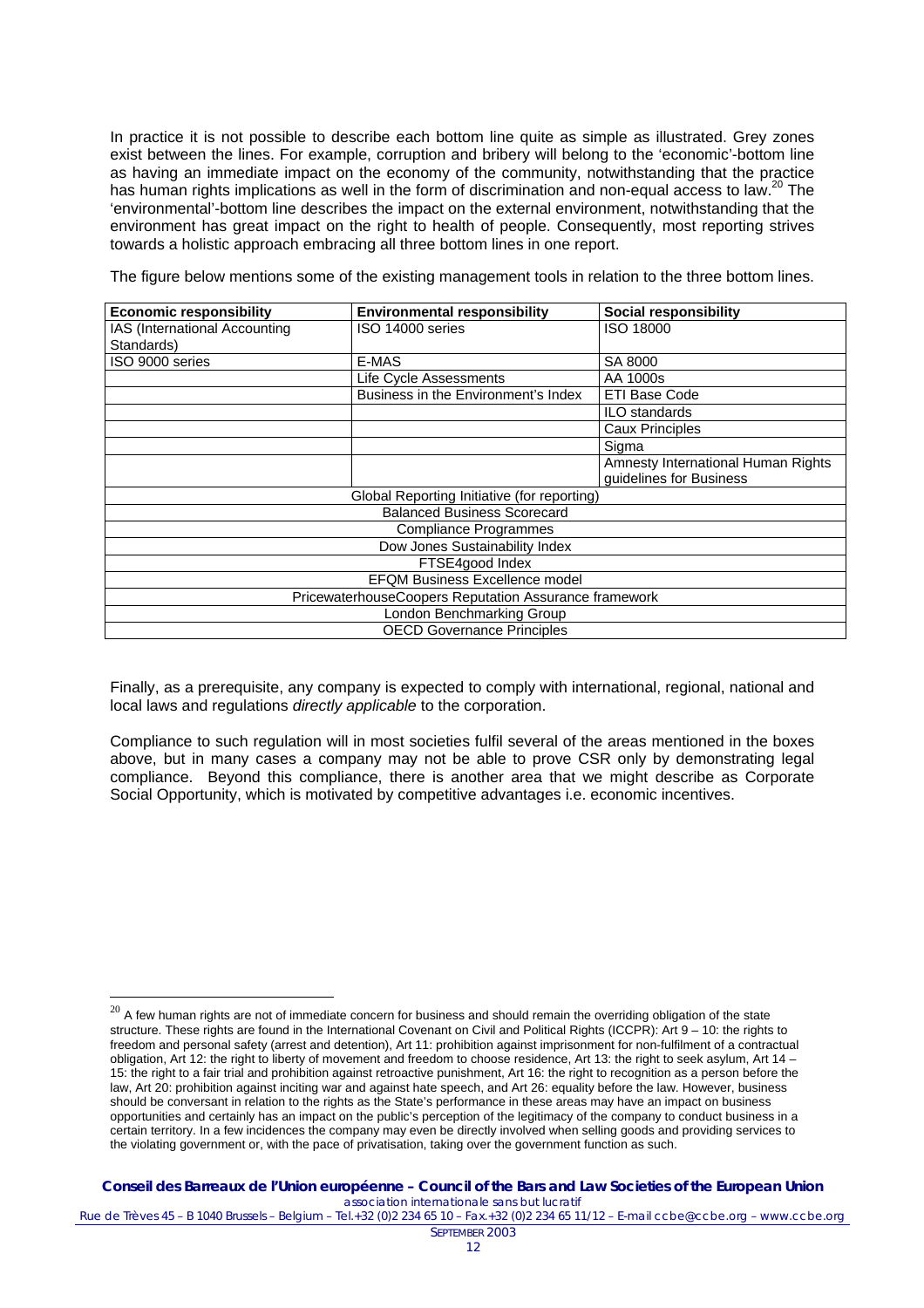## <span id="page-12-0"></span>**VII: CONCLUSION**

*"CSR may have entered our national vocabulary but it has not taken root in our consciousness*".*[21](#page-12-1)*

CSR has increased in recent years as a result of the recognition of the essential contribution of business to social, environmental and Human Rights progress, and because of pressure from consumers, investors, employers, governments, NGOs and public opinion.

A growing number of businesses already have CSR as a priority in their agendas. It is the lawyers' role to assist their clients in positioning their business successfully in this new legal landscape.

 $\overline{a}$ 

SEPTEMBER 2003

<span id="page-12-1"></span><sup>&</sup>lt;sup>21</sup> Ella Joseph, centre-left think-tank IPPR, The Observer, 2 February 2003.

**Conseil des Barreaux de l'Union européenne – Council of the Bars and Law Societies of the European Union**  *association internationale sans but lucratif* Rue de Trèves 45 – B 1040 Brussels – Belgium – Tel.+32 (0)2 234 65 10 – Fax.+32 (0)2 234 65 11/12 – E-mail ccbe@ccbe.org – www.ccbe.org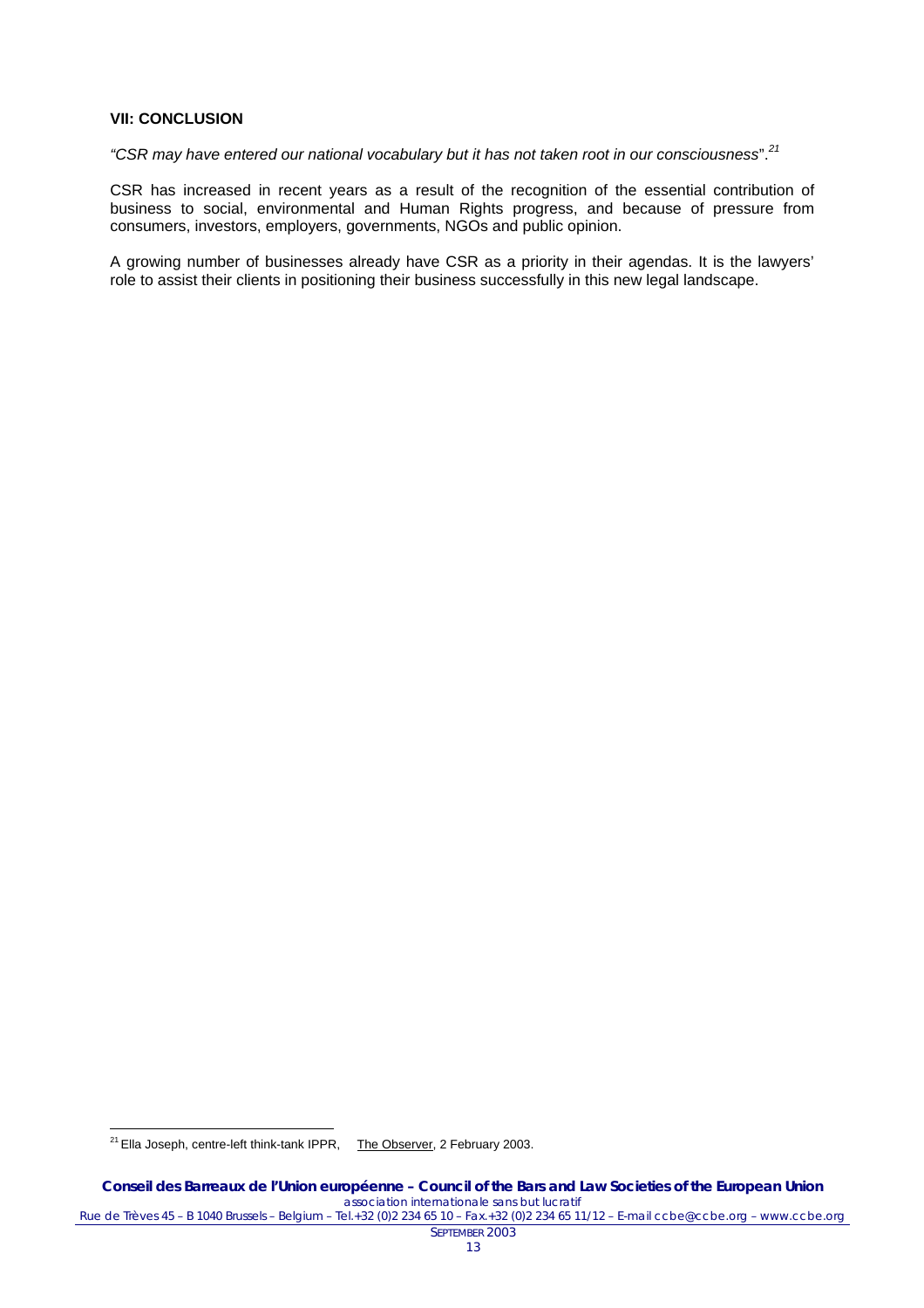# <span id="page-13-0"></span>**ANNEX I: CSR AND THE EUROPEAN EXPERIENCE**

*"CSR can play an important role in advancing sustainable development. Many businesses have already recognized that CSR can be profitable and CSR schemes have mushroomed. (…) CSR is no longer just a job for marketing departments". [22](#page-13-1)*

# **European initiatives (non-exhaustive) -**

1. Manifesto of Enterprises against social exclusion

At the EU level, the debate on CSR dates back to 1995 when a group of EU companies and Jacques Delors, then President of the European Commission, launched this Manifesto.

2. EU Lisbon Summit, March 2000

The Manifesto led to the creation of a European Business Network promoting business-to-business dialogue and exchange of best practices on CSR-related issues. However, it was with the European Summit in Lisbon in March 2000 that CSR was put at the top of the EU political agenda. For the first time, EU heads of state made a special appeal to companies' sense of responsibility to help in achieving the new EU strategic goal of becoming the most competitive and inclusive economy in the world by 2010.

### 3. European Commission

The EU published a Green Paper in July 2001.<sup>23</sup> It covers a wide range of topics, including responsible actions during corporate restructuring, promoting of "work/life balance" and corporate codes of conduct and social rights. It is intended to function as a "launch-pad for debate"; encouraging companies to take the "triple-bottom-line" approach. The Green Paper consists of 2 sections. The internal section focuses on CSR practice involving employees and relates to issues such as, investing in human capital, health and safety, and managing change. The external section focuses on CSR on a more wide range of stakeholders, including local communities and international communities, business partners and Human Rights. The consultation process aimed to develop a new framework for the promotion of CSR based on European values.

In July 2002, the European Commission published a new strategy to promote business contribution to sustainable development.[24](#page-13-3) The policy paper calls for a new social and environmental role for business and sets up a 'European Multi-Stakeholder Forum' to exchange best practices, establish principles for codes of conduct, and seek consensus on objective evaluation methods and validation tools, such as 'social labels'. The Commission's strategy is designed to:

- Promote the business case for CSR in order to make it attractive to more companies, in particular Small and Medium Enterprises;
- Promote external evaluation and benchmarking of companies' social and environmental performance in order to make CSR credible;
- Manage a European Multi-Stakeholder Forum in order to focus discussion on CSR;
- Ensure that EU policies are CSR-friendly.

 $\overline{a}$ 

<span id="page-13-1"></span> $22$  European Commission: Corporate Social Responsibility: new Commission strategy to promote business contribution to sustainable development, IP/02/985, 2 July 2002.<br><sup>23</sup> Brussels COM (2001) 416 Final. Commission of the European Community-

<span id="page-13-2"></span>

http://europa.eu.int/comm/employment\_social/soc-dial/csr/greenpaper\_en.pdf

<span id="page-13-3"></span>See http://europa.eu.int/comm/employment\_social/soc-dial/csr/csr2002\_en.pdf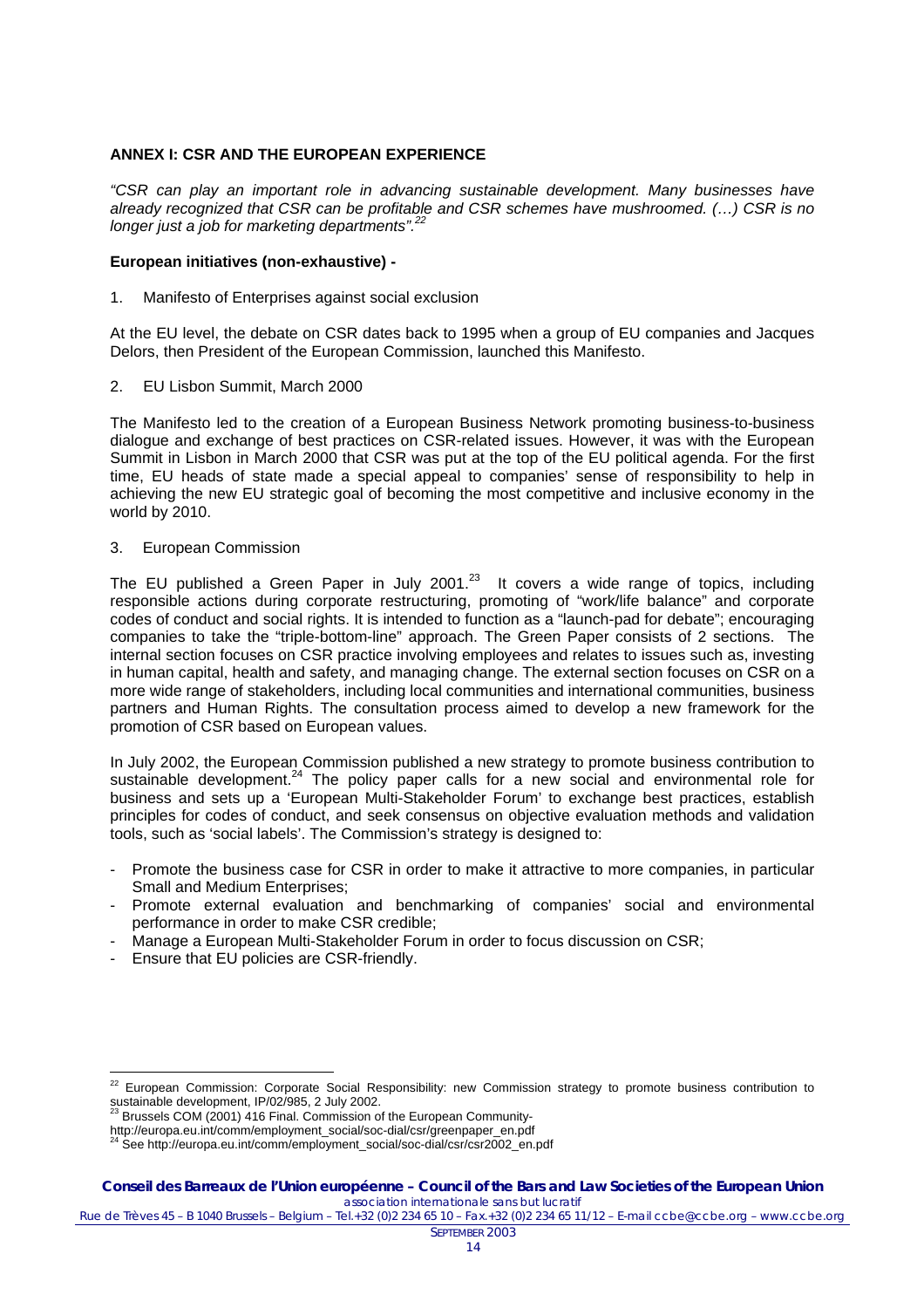# 4. Council Resolution, December 2001

The Council Resolution on follow-up of the Commission Green Paper recognised that CSR can contribute to reaching the objectives laid down by the European Council in Lisbon, Nice and Göteborg for the EU to become the most competitive and dynamic knowledge-based economy in the world, fostering social integration and sustainable development.

# 5. European Parliament's Code of Conduct, December 1998 and 2002

In 1998, the European Parliament published a European Code of Conduct regarding the activities of Trans-National Corporations (TNCs) operating in developing countries[.25](#page-14-0) The European Parliament passed a first resolution to promote the accountability of European-based TNCs by supporting initiatives in the field of codes of conduct. In the resolution, the European Parliament states its support for voluntary codes of conduct as a substitute for international regulation. Furthermore, the European Parliament calls upon the European Commission and Council to come to terms with the subject of a "European Monitoring Platform" and proposes to organise hearings on the subject.

In May 2002, the European Parliament voted for new legislation to require companies to publicly report annually on their social and environmental performance, to make board members personally responsible for these practices, and to establish legal jurisdiction against European companies' abuses in developing countries.<sup>26</sup> The package is part of a new EU Framework for CSR and represents a major step towards establishing international regulation for TNCs. The Parliament also voted to:

- Set up a European CSR Forum to give rights to stakeholders, such as consumer and activist groups, to oversee policies alongside business and trade unions;
- Set up a European Social Label to endorse products where there is respect for human and trade union rights;
- Introduce the wider social and environmental impact of companies' performance in European negotiations between employers and trade unions;
- Make all EU financial assistance to business subject to compliance with basic standards, including setting up a blacklist against companies guilty of corruption:
- Mobilise the European Unions trade and development programmes to tackle abuses by companies in developing countries.
- 6. Council Resolution, February 2003<sup>[27](#page-14-2)</sup>

This Resolution calls upon Member States to promote CSR at a national level; to continue to promote the dialogue with social partners and civil society; to promote transparency of CSR practices; to exchange information and experiences and to integrate CSR into national policies and into their own management.

- 7. Other initiatives to promote CSR in Europe
- SustainAbility  $UK^{28}$  an independent management consultancy to promote the business case for sustainable development with the mission to help create a more sustainable world by encouraging the adoption of practices, which are socially responsible, environmentally sound and economically viable all of which satisfy the triple-bottom line of sustainable development.

 $\overline{a}$ 

#### **Conseil des Barreaux de l'Union européenne – Council of the Bars and Law Societies of the European Union**  *association internationale sans but lucratif*

<span id="page-14-0"></span><sup>&</sup>lt;sup>25</sup>European Parliament: European criteria for companies operating in developing countries LDCs: towards a European code of

<span id="page-14-1"></span>conduct, INI/1998/2075.<br><sup>26</sup> From 2003, French corporations will have to demonstrate their commitment to CSR by giving detailed accounts of their social and environmental reporting. The Guardian, 26 September 2002.<br><sup>27</sup> OJ. 2003/C 39/2.

<span id="page-14-2"></span>

<span id="page-14-3"></span><sup>28</sup> See http://www.sustainability.com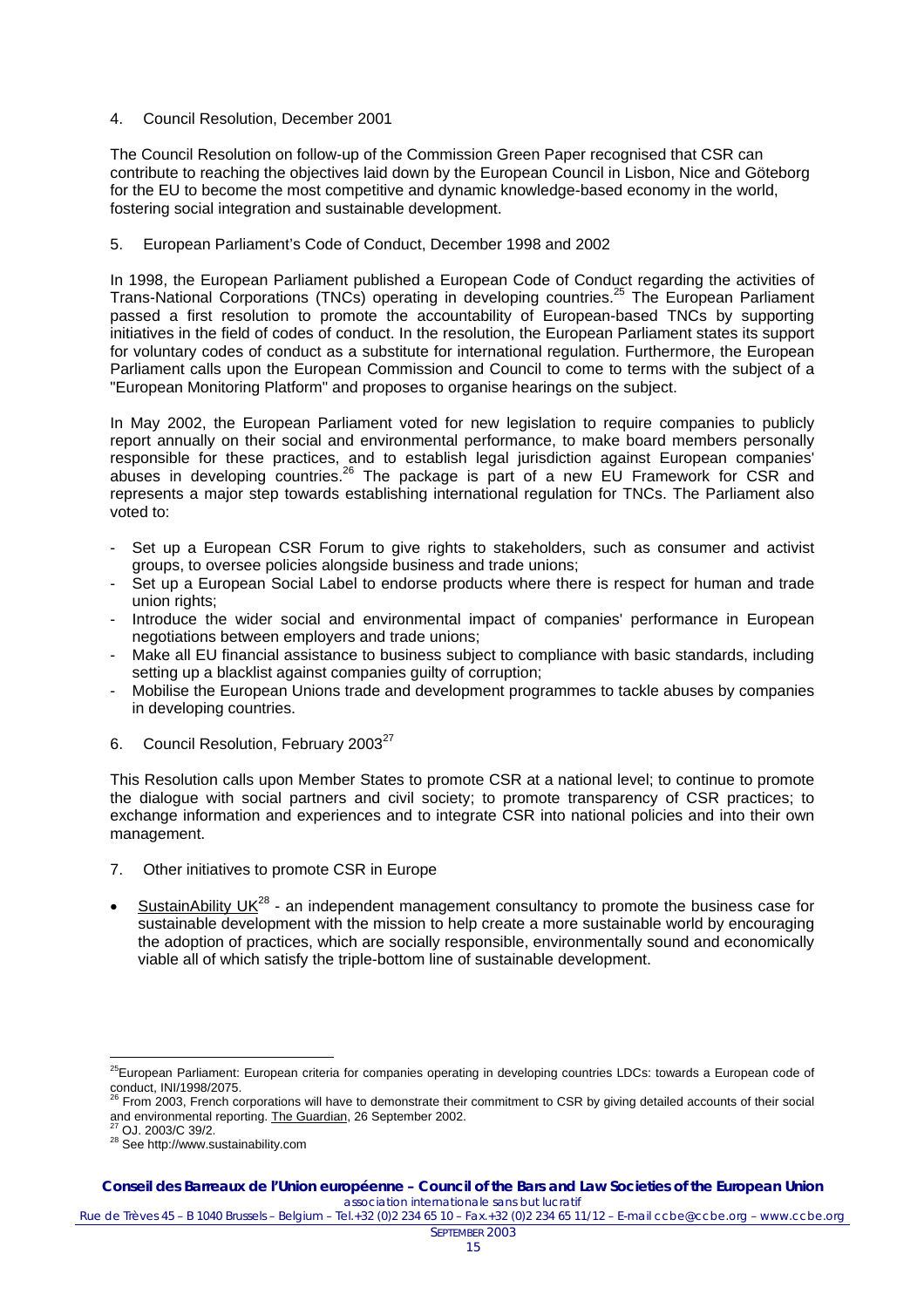- UK Ethical Trading Initiative (ETI) 1998<sup>29</sup> focuses on managing an organisation's supply chain in a socially responsible manner. ETI seeks to encourage a shared approach to the sourcing of goods and services that leads to a raised standard of living for workers around the world.
- $CSR$  Europe<sup>[30](#page-15-1)</sup> helps companies to share their knowledge and experience on  $CSR.$  It is a business-driven membership network whose mission is to encourage companies to advance in ways that stimulate job growth, increase employability and prevent social exclusion thereby contributing to a sustainable economy and a more just society. CSR Europe's Resource Centre includes a 'best practice' database, a publications list, links to related organisations and details of CSR Europe's programs.
- Copenhagen Centre  $(TCC)^{31}$  $(TCC)^{31}$  $(TCC)^{31}$  promotes voluntary partnerships between business, government and civil society in order to provide opportunities for the less privileged to be self-supporting, active and productive citizens. TCC aims to become a 'European house for CSR', providing forums to facilitate the continuing debate.
- European Academy of Business in Society<sup>32</sup> in July 2002, leading European business schools and more than 60 major multinational companies teamed up to launch a large research and teaching project on the business case of CSR
- National Grid Transco  $UK^{33}$  leads the group's community investment and coordinates the Transco Affordable Warmth Programme (to relieve fuel poverty for homes outside the gas supply areas), the National Grid (practical tree and wood-related projects) and Creative Education for teenagers failing in conventional schools.
- Small and medium sized enterprises (SMEs) and CSR CSR is not just the business of TNCs. According to a recent survey 50% of Europe's SMEs are already involved in CSR ranging from  $32\%$  in France to 83% in Finland.<sup>34</sup> According to another survey 41% have an environmental policy, 28% make charitable donations, 15% consider ethical issues when outsourcing and 13% have a diversity policy.<sup>[35](#page-15-6)</sup>

<span id="page-15-0"></span><sup>&</sup>lt;sup>29</sup> See http://www.somo.nl/monitoring/project/fo-3-1.htm

<span id="page-15-1"></span>

<span id="page-15-2"></span>

<span id="page-15-3"></span>

<span id="page-15-5"></span><span id="page-15-4"></span>

<sup>30</sup> See http://www.csreurope.org<br>
31 See http://www.cspeurope.org<br>
32 See http://www.cspeurope.org/whatwedo/default.asp?pageid=306<br>
33 http://www.nationalgrid.com<br>
34 Observatory of the European SMEs, "European SMEs and Soc

<span id="page-15-6"></span><sup>&</sup>lt;sup>35</sup> Grant Thronton, "European Business Survey 2002".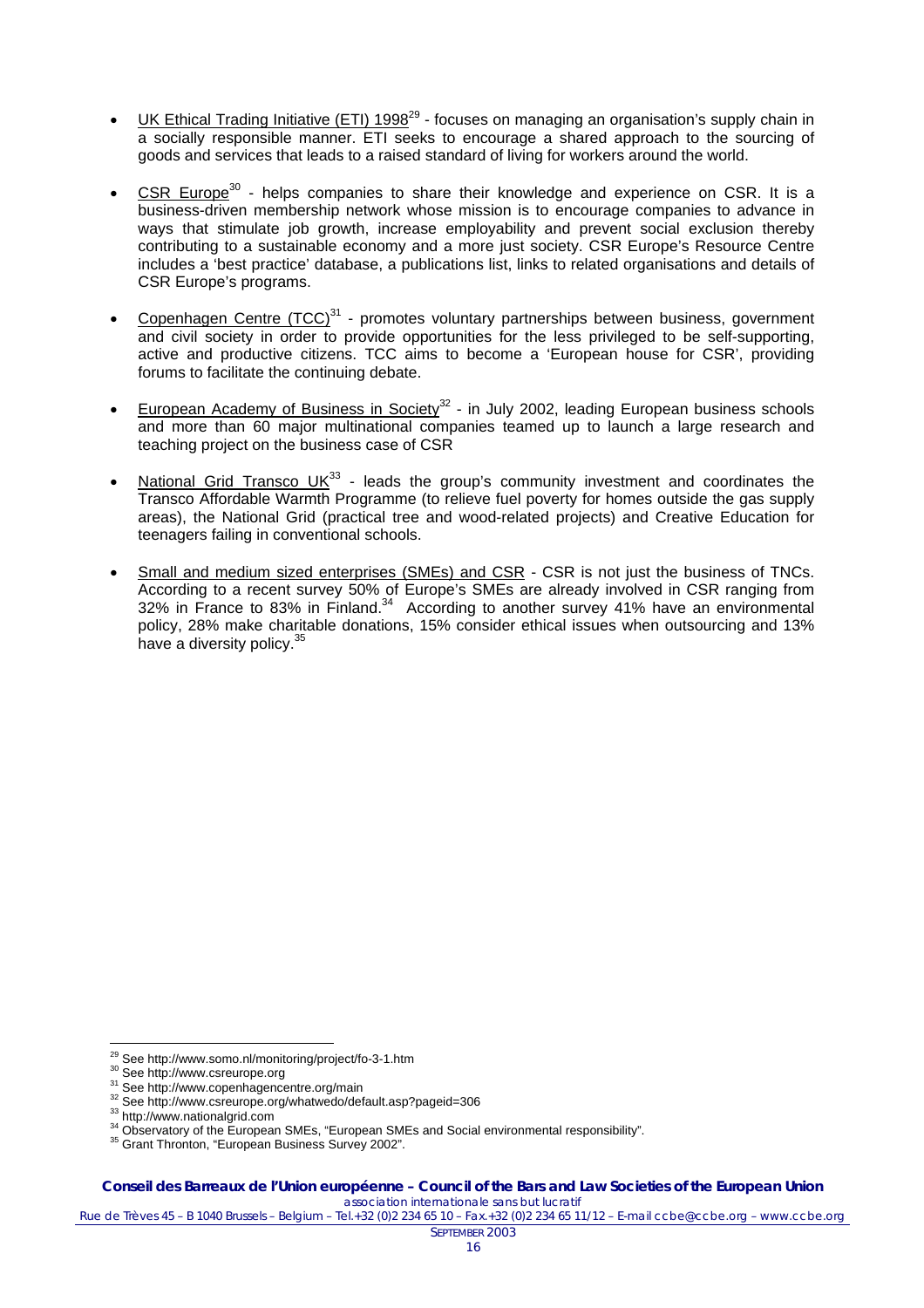# <span id="page-16-0"></span>**ANNEX II: WORLD-WIDE INITIATIVES ON CSR AND HUMAN RIGHTS (NON-EXHAUSTIVE)**

*"We are not asking corporations to do something different from their normal business; we are asking them to do this normal business differently". [36](#page-16-1)*

# **The global eight**

"*It is our goal to be better contributors to the betterment of society through our products and services and through the manner in which we provide them to the markets. Balancing the expectations of corporate responsibility is a challenge, but through this balancing process we hope and expect that we*  will enhance the public respect for our company".<sup>3</sup>

Among CSR initiatives, eight of them are the most prominent:

1. The ILO's Tripartite Declaration of Principles 1977<sup>[38](#page-16-3)</sup>

The ILO adopted a Tripartite Declaration of Principles concerning TNCs and Social Policy in 1977. The Declaration was updated in 2000 in the light of the 1998 ILO Declaration of Fundamental Principles and Rights at Work. The Declaration's value lies both in its comprehensive content, which covers all aspects of social policy from industrial relations to training and employment, and in the fact that it is addressed to a wide range of key economic actors and workers' organisations.

2. The Global Reporting Principles (GRI), 2000<sup>[39](#page-16-4)</sup>

The Global Reporting Initiative (GRI) was established in late 1997 with the mission of developing globally applicable guidelines for reporting on the economic, environmental, and social performance, initially for corporations and eventually for any business, governmental, or non-governmental organisation. The GRI's goals are to:

- Elevate sustainability reporting practises world-wide to a level equivalent to financial reporting;
- Design, disseminate, and promote standardised reporting practises, core measurements, and customised sector-specific measurements;
- Ensure a permanent and effective institutional host to support such reporting practises world-wide.
- 3. The Global Compact 2000 ("GC")<sup>[40](#page-16-5)</sup>

*"Let us choose to unite the power of markets with the authority of universal ideals. Let us choose to reconcile the creative forces of private entrepreneurship with the needs of the disadvantaged and the requirements of future generations". [41](#page-16-6)*

- A. The GC, an initiative to promote CSR the GC was announced by the UN Secretary-General at the World Economic Forum in Davos in 1999 and formally launched in 2000 as one measure to respond to the challenges of globalisation. The GC is an initiative intended to promote CSR and citizenship in the new global marketplace. It brings companies together with UN organisations, international labour organisations, NGOs and other parties to foster partnerships and to build a more inclusive and equitable global marketplace. It aims, in the words of Kofi Annan, to contribute to the emergence of "shared values and principles, which give a human face to the global market".
- B. The GC, a voluntary initiative The 400 companies engaged in the GC are diverse and represent different industries and geographic regions. However, they all have two features in common: they are all leaders and they all aspire to manage global growth in a responsible

<span id="page-16-1"></span><sup>&</sup>lt;sup>36</sup> Kofi Annan, UN Secretary-General, on the role of corporations in environment.

<span id="page-16-2"></span><sup>&</sup>lt;sup>37</sup> Tom Gottschalk, Executive Vice-President, Law &Public Policy and General Counsel, General Motors.<br><sup>38</sup> See http://www.ilo.org<br><sup>39</sup> See http://www.globalreporting.org<br><sup>39</sup> See http://www.globalreporting.org<br><sup>40</sup> See ht

<span id="page-16-3"></span>

<span id="page-16-4"></span>

<span id="page-16-5"></span>

<span id="page-16-6"></span><sup>41</sup> Kofi Annan, UN Secretary-General.

**Conseil des Barreaux de l'Union européenne – Council of the Bars and Law Societies of the European Union**  *association internationale sans but lucratif*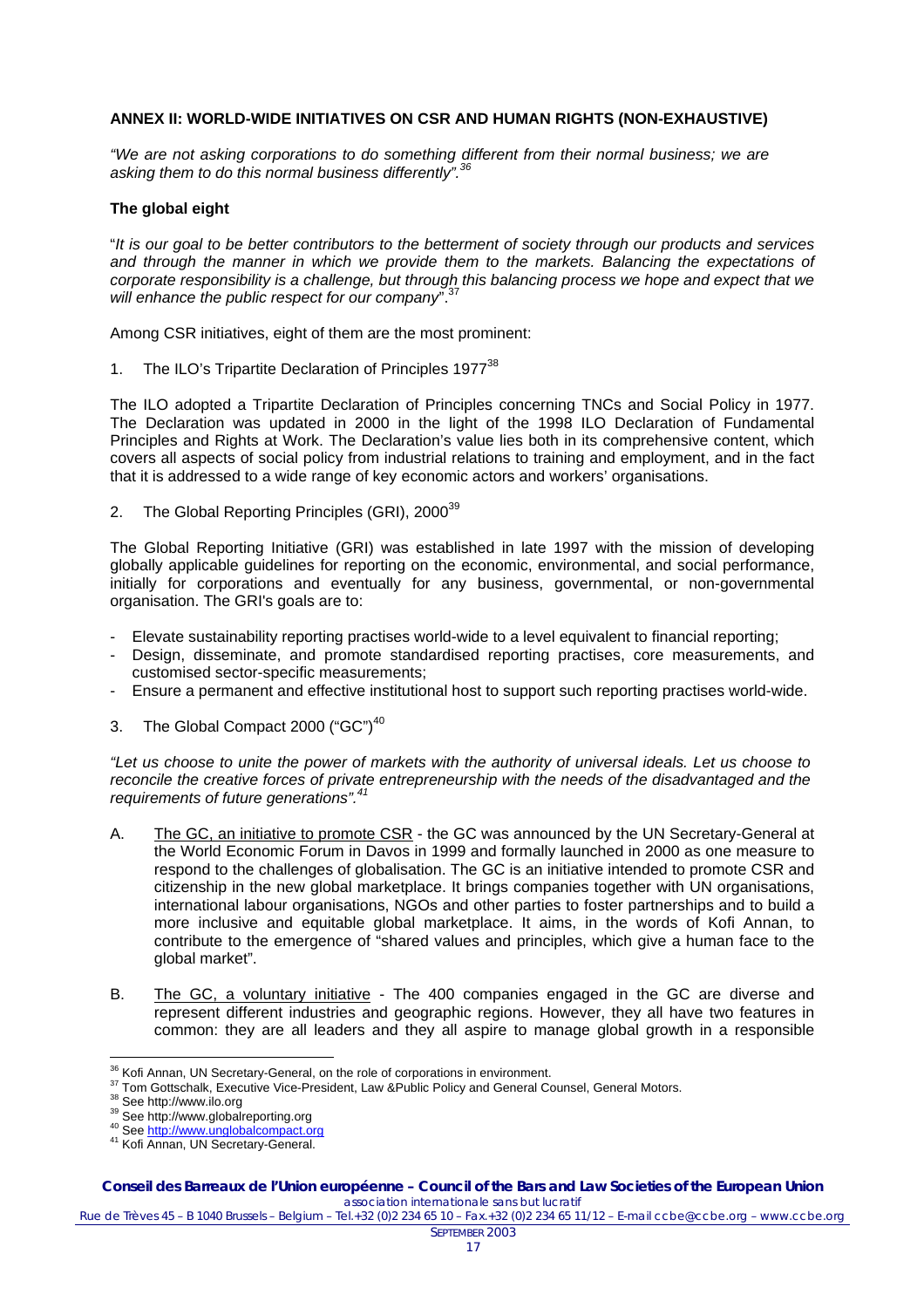manner that takes into consideration the interests and concerns of a broad spectrum of stakeholders (employees, investors, customers, advocacy groups, business partners and communities). Corporate leaders participating in the GC agree that globalisation, which only a few years ago was seen by many as an inevitable and unstoppable economic trend, is in fact highly fragile and may have an uncertain future. Indeed, rising concerns about the effects of globalisation on the developing world – be they related to the concentration of economic power, income inequalities or societal disruption – suggest that, in its present form, globalisation is not sustainable. The GC was created to help organisations to redefine their strategies and courses of action so that all people can share the benefits of globalisation, not just a fortunate few.

The GC is not a regulatory instrument, a legally binding code of conduct or a forum for policing management policies and practices. Neither is it a "safe-harbour" allowing companies to sign-on without demonstrating real involvement and results. The GC is a voluntary initiative that seeks to provide a global framework to promote sustainable growth and good citizenship through committed and creative corporate leadership.

C. The GC's 9 Principles. Companies are asked to undertake 3 commitments: to advocate the GC and its 9 Principles in mission statements and annual reports, to post on the GC website all the steps they have taken to act on the 9 Principles and to join with the UN partnership purpose of benefit to developing countries. The 9 Principles are:

# *Human rights*

- Business should support and respect the protection of internationally proclaimed Human Rights:
- Make sure they are not complicit in Human Rights abuses.

### *Labour Standards*

- Businesses should uphold the freedom of association and the effective recognition of the right to collective bargaining;
- The elimination of all forms of forced and compulsory labour;
- The effective abolition of child labour.

# *Environment*

- Eliminate discrimination in respect of employment and occupation;
- Business should support a precautionary approach to environmental challenges;
- Undertake initiatives to promote greater environmental responsibility:
- Encourage the development and diffusion of environmentally friendly technologies.
- 4. The OECD Guidelines for TNCs, 2000<sup>[42](#page-17-0)</sup>

The OECD Guidelines are a set of recommendations addressed by governments to TNCs operating in or from adhering countries. Although non-binding, they are supported by OECD countries from which most TNCs originate. Their aim is to help TNCs operate in harmony with government policies and societal expectations. In keeping with the notion of CSR and to promote the contribution of business to social development and the promotion of basic workers' rights, the Guidelines provide voluntary principles for responsible business conduct in fields such as employment, industrial relations, Human Rights, environment, competition, information disclosure and taxation, combating bribery, and consumer protection.

<span id="page-17-0"></span> $\overline{a}$ <sup>42</sup> See http://www.oecd.org

Rue de Trèves 45 – B 1040 Brussels – Belgium – Tel.+32 (0)2 234 65 10 – Fax.+32 (0)2 234 65 11/12 – E-mail ccbe@ccbe.org – www.ccbe.org SEPTEMBER 2003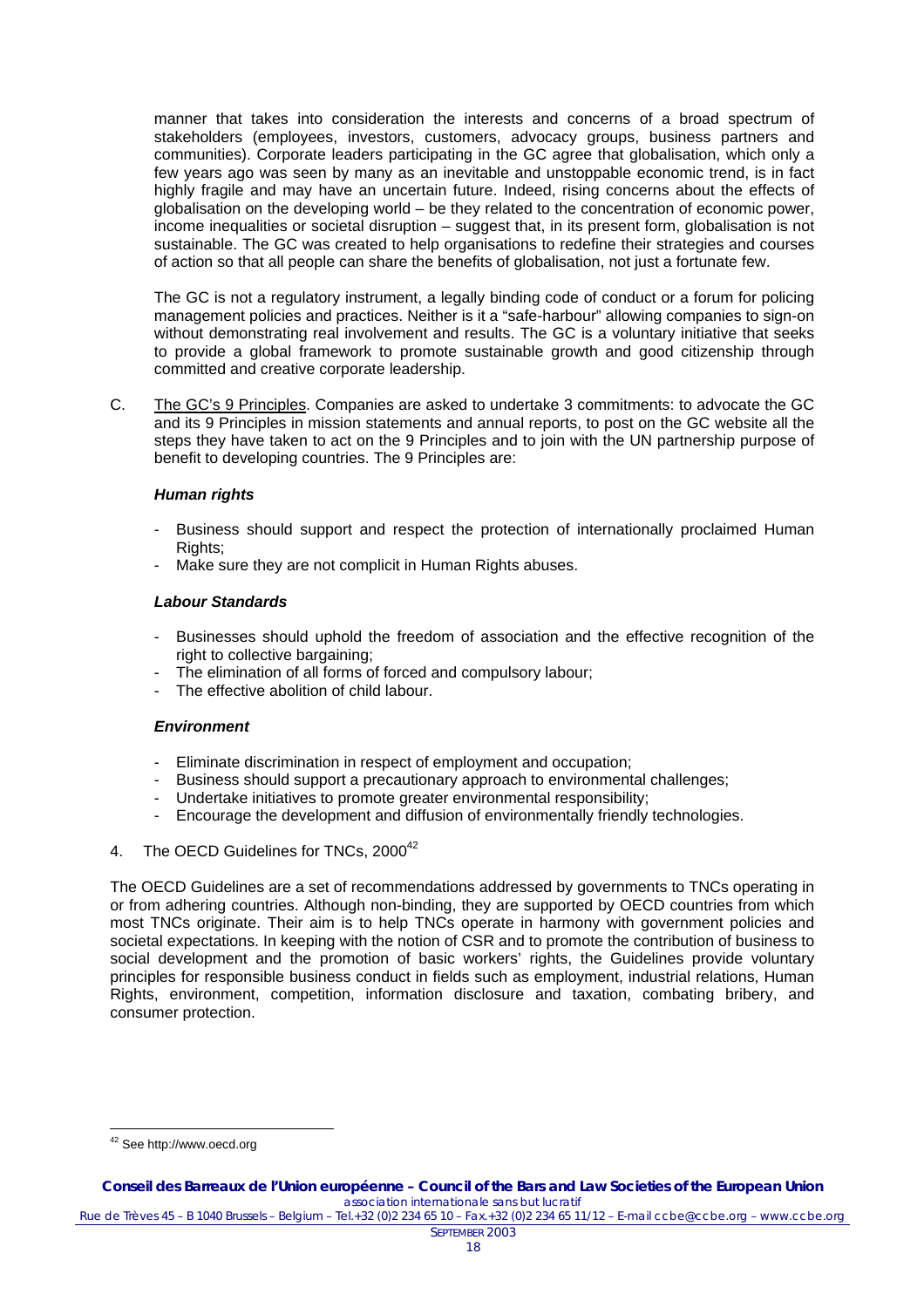5. The ICC Guidebook on Responsible Business Conduct, February 2002<sup>[43](#page-18-0)</sup>

The Group on Business in Society has developed the ICC Guidebook on Responsible Business Conduct. Its main purpose is to make practical suggestions to companies on how to approach CSR issues in order to help position individual company principles within the existing framework of generic business principles, government codes of conduct and new initiatives, as well as broader social values. The Guidebook's secondary purpose is to explain to those outside business how companies are addressing CSR issues. Reinforcing the positive role of business society through the encouragement of CSR and good corporate citizenship constitutes one of the ICC's strategic priorities.

6. UN Norms of Responsibilities of Transnational Corporations and Other Business Enterprises with Regard to Human Rights<sup>44</sup>

Following more than three years work the U.N. Sub-committee on the Promotion and Protection of Human Rights unanimously adopted the 'Norms on the Responsibilities of Transnational Corporations and Other Business Enterprises with Regard to Human Rights' (the Norms) on August 13, 2003. The Norms, and the accompanying interpretative Commentary, constitute an authoritative interpretation of international human rights for business.

The Norms primarily serve companies by bringing together a range of obligations for companies drawn from existing international human rights, labour and environmental standards. The Norms are of utmost importance to all actors in business and contribute considerably to the convergence of content for CSR. Though the Norms are an authoritative interpretation of the responsibilities of corporations under international human rights laws they are not binding in themselves. Companies or governments can adopt the Norms and they are expected to form the basis for a binding document in the near future.

The Sub-committee not only adopted the Norms themselves but also the accompanying commentary. The commentary adds substantial value to the Norms, bringing the relative abstract norms closer to realisation by companies and offering valuable clarification and references. The Norms emphasize that states have the primary obligation to respect, protect, fulfil and promote human rights, but underlines that businesses shall ensure that their impact does not constitute violations or work against the realization of human rights. Such responsibility relates to the full range of human rights, i.e. civil, political, economic, social and cultural rights. As part of the human rights obligations, the Norms highlight obligations in relation to security of persons, core labour rights, legal compliance, curbing corruption, consumer protection, environmental protection and operations in conflict zones. As the first authoritative UN document in relation to CSR the Norms are expected to have significant impact. The direction outlined by the Norms offers the convergence needed in a field congested with a plethora of divergent initiatives and codes of conduct.

7. Social Accountability (SA) 8000<sup>[45](#page-18-2)</sup>

The Council on Economic Priorities Accreditation Agency has established SA 8000, a standard for assessing labour conditions in global manufacturing operations. SA 8000 addresses issues including prison labour, wages, child labour, and health and safety and relies on certified monitors to verify factory compliance with the standard.

8. Global Sullivan Principles<sup>46</sup>

Aimed at promoting equal opportunity in South Africa and developed a set of Principles in 1999 to guide the global behaviour of TNCs on labour, ethics, and environmental practices.

45 See http://www.un.org<br>45 See <u>[http://www.sa-intl.org](http://www.sa-intl.org/)</u><br>46 See <u>http://globalsullivanprinciples.org</u>

<span id="page-18-0"></span><sup>&</sup>lt;sup>43</sup> See http://www.oecd.org<br><sup>44</sup> See http://www.un.org

<span id="page-18-1"></span>

<span id="page-18-3"></span><span id="page-18-2"></span>

Rue de Trèves 45 – B 1040 Brussels – Belgium – Tel.+32 (0)2 234 65 10 – Fax.+32 (0)2 234 65 11/12 – E-mail ccbe@ccbe.org – www.ccbe.org SEPTEMBER 2003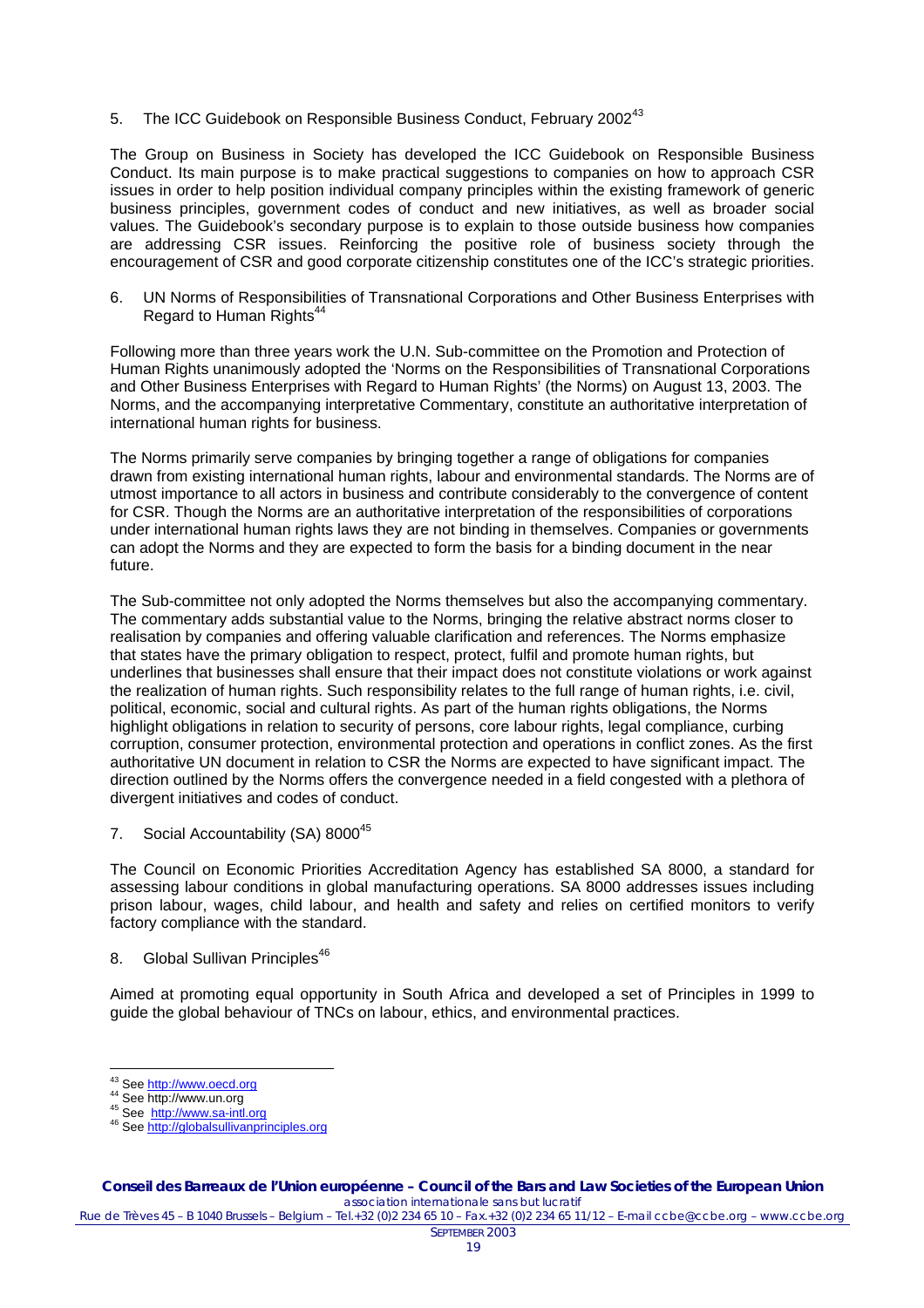# <span id="page-19-0"></span>**ANNEX III: OTHER INITIATIVES WHICH PROMOTE CSR AND HUMAN RIGHTS (NON-EXHAUSTIVE)**

There are a number of other initiatives which promote CSR and Human Rights:

1. Principles for Global CSR

The Principles for Global CSR were developed by the US-based Interfaith Centre on CSR, the Canadian-based Ecumenical Council for CSR and the UK-based Taskforce on the Churches and CSR. These principles are based on international covenants regarding the rights of indigenous persons, employees and women.

2. Declaration of Principles on Human Rights and the Environment 1994

The Declaration was prepared by a group of experts on Human Rights and environmental protection convened by the UN. It was the first international instrument that addressed the linkage between Human Rights and the environment and demonstrates that accepted environmental and Human Rights principles embody the right of everyone to a secure, healthy and ecologically sound environment.

3. World Business Council for Sustainable Development<sup>47</sup>

The World Business Council for Sustainable Development is a coalition of 125 TNCs committed to the environment and to the principles of economic growth and sustainable development. It develops cooperation between business, government and other organisations concerned with the environment and sustainable development, encourages high standards of environmental management in business, and business leadership, undertakes policy development to create a framework for business, shares best practice and has developed a global network.

4. International Business Leaders Forum (IBLF)<sup>48</sup>

The International Business Leaders Forum (IBLF) is an organisation that promotes international leadership in responsible business practices, to benefit business and society. It operates in over 60 countries and works with leaders in business, civil society and the public sector in transition economies in order to achieve social, economic and environmentally sustained development. The IBLF encourages continuous improvement in responsible business practices, develops geographic or issue-based partnerships, contributes to an enabling environment and provides the conditions for these partnerships to flourish.

5. Aarhus Convention - UN ECE<sup>[49](#page-19-3)</sup>

The Aarhus Convention is a new kind of environmental agreement. It links environmental rights and Human Rights, and establishes that sustainable development can be achieved only through the involvement of all stakeholders. It focuses on interactions between the public and governmental authorities in a democratic context and it is forging a new process for public participation in the negotiation and implementation of international agreements.

6. Apparel Industry Partnership (AIP) 1996<sup>[50](#page-19-4)</sup>

The Apparel Industry Partnership (AIP) was initiated in 1996 to take steps to protect workers worldwide and to give the public the information it needs to make informed purchasing decisions. AIP is comprised of apparel and footwear companies, a university, Human Rights groups, labour-religious

<span id="page-19-1"></span><sup>&</sup>lt;sup>47</sup> See http://www.wbcsd.ch

<span id="page-19-3"></span><span id="page-19-2"></span>

<sup>48</sup> See http://www.iblf.org<br><sup>49</sup> See http://europa.eu.int/comm/environment/aarhus/

<span id="page-19-4"></span><sup>50</sup> See http://ur.rutgers.edu/news/ACLA/flapg9.html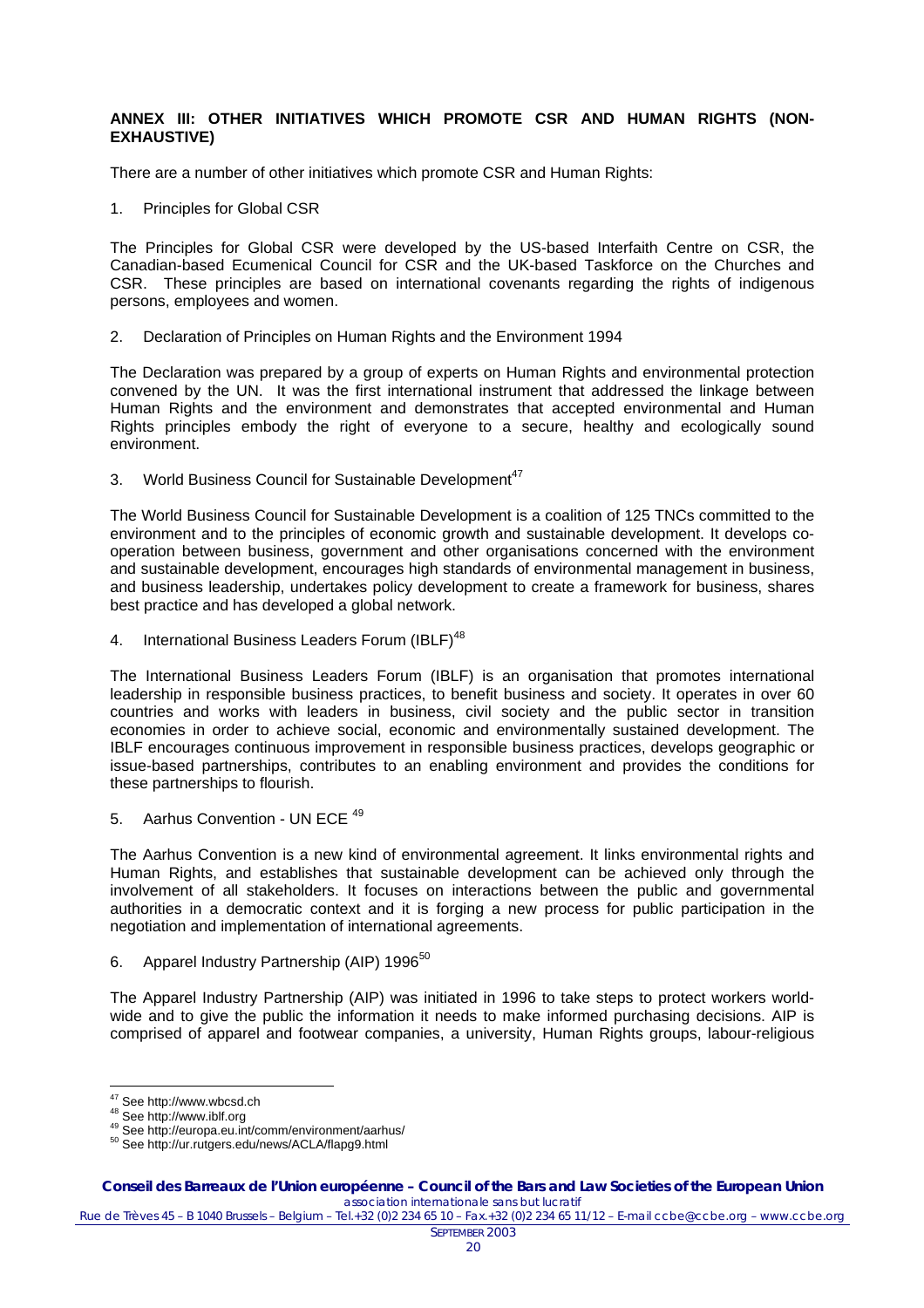organisations and consumer advocates. AIP released a historic agreement establishing a workplace Code of Conduct and Principles of Monitoring.

7. Voluntary principles on security and Human Rights 2000<sup>[51](#page-20-0)</sup>

Some governments, companies in the extractive and energy sectors (BP, Shell, Chevron, Texaco, Conoco, Freeport, McMoran, Rio Tinto), and NGOs (Human Rights Watch, Amnesty International, International Alert, Lawyers Committee for Human Rights) have developed a set of Voluntary Principles to guide companies in maintaining the safety and security of their operations within an operation framework that ensures respect for Human Rights and fundamental freedoms. These Principles are designed to provide practical guidance that will strengthen Human Rights safeguards in company security arrangements in the extractive sector. They address three areas: engagement with private security, engagement with public security, risk assessment supporting security arrangements consistent with Human Rights.

8. Institute of Social and Ethical Accountability (ISEA)<sup>[52](#page-20-1)</sup>

The Institute of Social and Ethical Accountability (ISEA) combines the terms "social" and "ethical" to refer to "the systems and individual behaviour with an organisation and to the impact of an organisation's activity on stakeholders". Its new international standard, AccountAbility 1000, has at its core the importance of stakeholder engagement in the social and ethical accounting process.

9. New Partnership for Africa's Development (NEPAD)<sup>[53](#page-20-2)</sup>

The New Partnership for Africa's Development (NEPAD) was established in 2001 in Nigeria and is comprised of 15 African countries. The organisation is modelled after the Marshall Plan, a programme of development that successfully re-built Europe after World War II. NEPAD hopes to ensure political and economic stability in return for increased foreign investment, as well as better access to trade and debt relief.

10. International Alert<sup>[54](#page-20-3)</sup>

International Alert is an NGO committed to the peaceful transformation of violent conflict. Its Business and Conflict programme is designed to address the twin problems of the corporate sectors potential for negative impact on conflict and the insufficient understanding amongst governments, multi-lateral institutions, NGOs and the corporations themselves of the role business can play in addressing the structural causes of conflict.

11. Other organisations

In the last years, Human Rights organisations (Amnesty International, Human Rights Watch, Lawyers' Committee on Human Rights), labour organisations (International Confederation of Free Trade Unions), corporate accountability organisations (Global Exchange, Clean Clothes Campaign, Global Witness), anticorruption organisations (Transparency International), religious, shareholder, student and environmental organisations have committed greater resources and attention to corporate action on Human Rights.

<span id="page-20-0"></span><sup>&</sup>lt;sup>51</sup> See http://www.state.gov/g/drl/rls/2931.htm

<span id="page-20-1"></span><sup>52</sup> See http://www.accountability.org.uk/

<span id="page-20-2"></span><sup>53</sup> See http://www.nepad.org/

<span id="page-20-3"></span><sup>54</sup> See http://www.international-alert.org/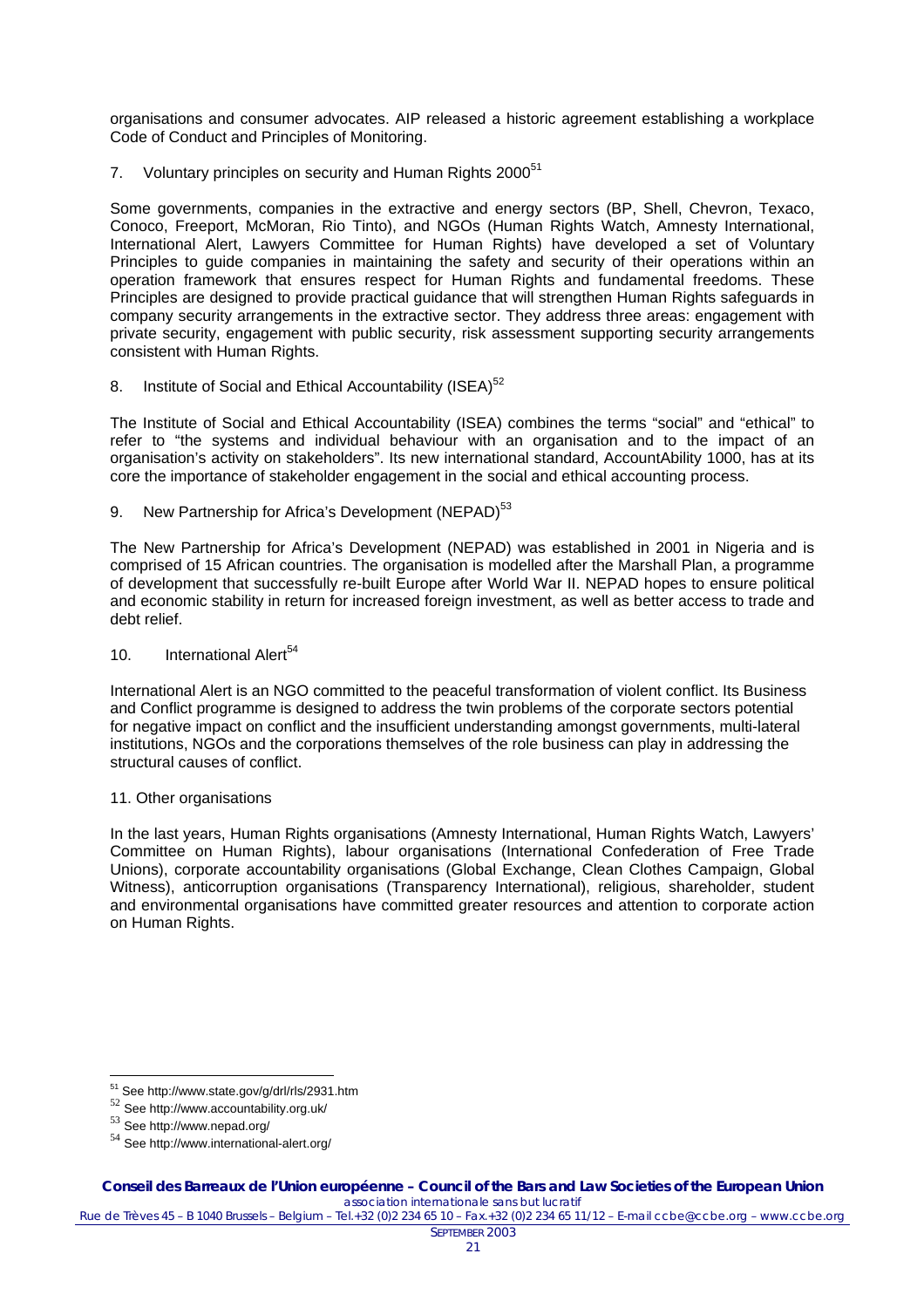## <span id="page-21-0"></span>**ANNEXE IV: WHERE CAN I FIND MORE INFORMATION - WEBSITES OF INTEREST**

There is an abundance of information available on CSR. The CCBE would suggest that as a starting point lawyers could consult the following documents and websites:

[http://www.csreurope.org](http://www.csreurope.org/) – CSR Europe is a business-driven membership network. Its mission is to help companies achieve profitability sustainable growth and human progress by placing corporate social responsibility in the mainstream of business practice.

[http://www.csrwire.com](http://www.csrwire.com/) - CSRwire seeks to promote the growth of corporate responsibility and sustainability through solutions-based information and positive examples of corporate practices.

[http://www.bsr.org](http://www.bsr.org/) - Business for Social Responsibility (BSR) is a global organisation that helps member companies achieve success in ways that respect ethical values, people, communities and the environment.

[http://www.business-humanrights.org](http://www.business-humanrights.org/) - Business & Human Rights Resource Centre is a charity promoting greater awareness and informed discussion of important policy issues.

[http://www.unglobalcompact.org](http://www.unglobalcompact.org/Portal/) - the Global Compact seeks to advance responsible corporate citizenship so that business can be part of the solution to the challenges of globalisation.

[http://www.ilo.org](http://www.ilo.org/) – This is the website of the International Labour Organisation.

[http://www.hrw.org](http://www.hrw.org/advocacy/corporations/commentary.htm) - Human Rights Watch is dedicated to protecting the human rights of people around the world.

[http://www.goodmoney.com](http://www.goodmoney.com/directry_codes.htm) – This website provides information on Social, Ethical and Environmental Investing and Consuming & Corporate Accountability.

<http://www.inform.umd.edu/crge/resources/interest.htm> – This is an association of academic units and individual faculty on the University of Maryland Campus whose mission is to promote, advance, and conduct, research, scholarship, and faculty development that examines the intersections of race, gender, and ethnicity with other dimensions of difference.

[http://eumc.eu.int](http://eumc.eu.int/) - The primary task of the European Monitoring Centre on Racism and Xenophobia (EUMC) is to provide the Community and its Member States with objective, reliable and comparable information and data on racism, xenophobia, islamophobia and anti-Semitism at the European level in order to help the EU and its Member States to establish measures or formulate courses actions against racism and xenophobia.

[http://www.socialinvest.org](http://www.socialinvest.org/) - The Social Investment Forum site offers information, contacts and resources on socially responsible investing.

[http://www.idealswork.com](http://www.idealswork.com/) - This website is committed to make socially and environmentally responsible behaviour essential to the success of any business.

[http://www.ethicalcorp.com](http://www.ethicalcorp.com/) - Ethical Corporation's mission is to provide balanced, informed, unbiased, useful original content on the issues in and around corporate social, environmental and financial responsibility through publishing and learning events.

[http://www.bitc.org.uk](http://www.bitc.org.uk/) - Business in the Community is a unique movement of 700 member companies committed to continually improving their positive impact on society.

[http://www.csrcampaign.org](http://www.csrcampaign.org/) - The European Business Campaign on Corporate Social Responsibility has set itself the goal of mobilising 500,000 business people and partners to integrate CSR into their core business by 2005.